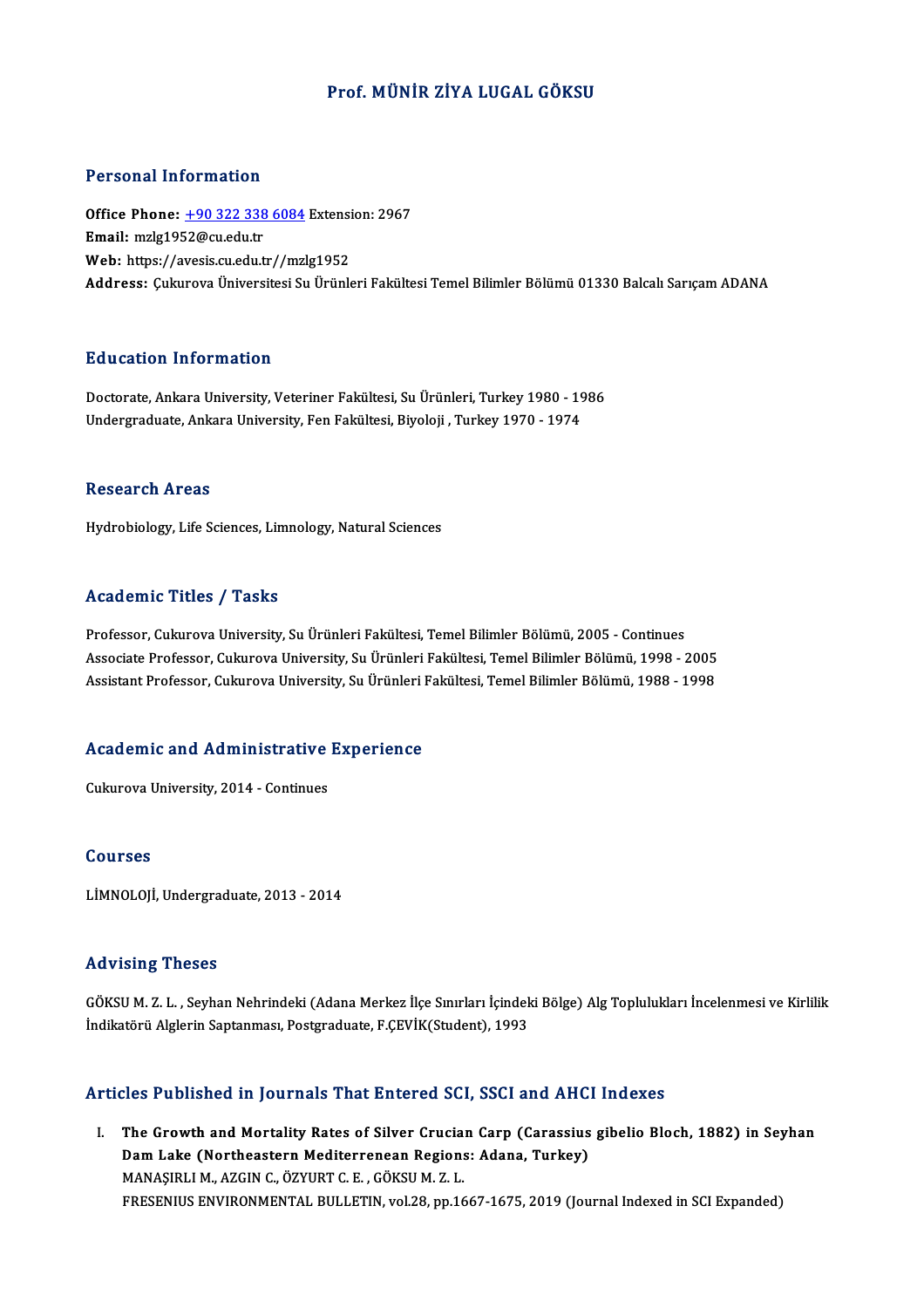II. The Growth and Mortality Rates of Silver Crucian Carp (Carassius gibelio Bloch, 1982) in Seyhan<br>Dam Laks (Southeastern Mediterranean Begian Adana Turkey) The Growth and Mortality Rates of Silver Crucian Carp (Carassi<br>Dam Lake (Southeastern Mediterranean Region Adana Turkey)<br>MANASIRLLM, AZCIN G. ÖZVURT G.E. GÖKSU M.Z.I The Growth and Mortality Rates of Silver Crucia:<br>Dam Lake (Southeastern Mediterranean Region<br>MANAŞIRLI M., AZGIN C., ÖZYURT C. E. , GÖKSU M. Z. L.<br>ERESENIUS ENVIRONMENTAL BULLETIN Pe 28 pp.16 Dam Lake (Southeastern Mediterranean Region Adana Turkey)<br>MANAŞIRLI M., AZGIN C., ÖZYURT C. E. , GÖKSU M. Z. L.<br>FRESENIUS ENVIRONMENTAL BULLETIN, no.28, pp.1667-1675, 2019 (Journal Indexed in SCI Expanded) MANAŞIRLI M., AZGIN C., ÖZYURT C. E. , GÖKSU M. Z. L.<br>FRESENIUS ENVIRONMENTAL BULLETIN, no.28, pp.1667-1675, 2019 (Journal Indexed in SCI Expanded)<br>III. THE GROWTH AND MORTALITY RATES OF SILVER CRUCIAN CARP (CARASSIUS GIBE FRESENIUS ENVIRONMENTAL BULLETIN, no.28, pp.1667-1675, 2019 (Journal Indexed in SCI Expanded)<br>THE GROWTH AND MORTALITY RATES OF SILVER CRUCIAN CARP (CARASSIUS GIBELIO BLOC<br>1982) IN SEYHAN DAM LAKE (SOUTHEASTERN MEDITERRANE Manaşırlı M., Azgın C., Özyurt C. E. , Göksu M. Z. L.<br>FRESENIUS ENVIRONMENTAL BULLETIN, vol.28, no.3, pp.1667-1675, 2019 (Journal Indexed in SCI) 1982) IN SEYHAN DAM LAKE (SOUTHEASTERN MEDITERRANEAN REGION: ADANA, TURKEY) Manaşırlı M., Azgın C., Özyurt C. E. , Göksu M. Z. L.<br>FRESENIUS ENVIRONMENTAL BULLETIN, vol.28, no.3, pp.1667-1675, 2019 (Journal Indexed in SCI)<br>IV. Acute Toxicity of Fluazifop-P-Butyl (Herbicide) on Oreochromis nilot FRESENIUS ENVIRONME<br>Acute Toxicity of Flua<br>AZGIN C., GÖKSU M. Z. L.<br>TURKISH JOURNAL OF FL Acute Toxicity of Fluazifop-P-Butyl (Herbicide) on Oreochromis niloticus (L., 1754) Larvae<br>AZGIN C., GÖKSU M. Z. L.<br>TURKISH JOURNAL OF FISHERIES AND AQUATIC SCIENCES, vol.15, no.3, 2015 (Journal Indexed in SCI)<br>Investigati AZGIN C., GÖKSU M. Z. L.<br>TURKISH JOURNAL OF FISHERIES AND AQUATIC SCIENCES, vol.15, no.3, 2015 (Journal Indexed in SCI)<br>V. Investigation of Heavy Metal Levels in Sediment of the Berdan River (Tarsus- Mersin) ÖZBAY O., GÖKSU M. Z. L., Alp M. T., Sungur M. A. Investigation of Heavy Metal Levels in Sediment of the B<br>ÖZBAY O., GÖKSU M. Z. L. , Alp M. T. , Sungur M. A.<br>EKOLOJI, vol.22, no.86, pp.68-74, 2013 (Journal Indexed in SCI)<br>The Benneductive Biology of the Tench Tines tines ÖZBAY O., GÖKSU M. Z. L. , Alp M. T. , Sungur M. A.<br>EKOLOJI, vol.22, no.86, pp.68-74, 2013 (Journal Indexed in SCI)<br>VI. The Reproductive Biology of the Tench Tinca tinca (L., 1758) in Seyhan Reservoir (Adana, Turkey)<br>Frand EKOLOJI, vol.22, no.86, pp.68-<br>The Reproductive Biology<br>Erguden S. A. , GÖKSU M. Z. L.<br>JOUPNAL OF ANIMAL AND VI The Reproductive Biology of the Tench Tinca tinca (L., 1758) in Seyhan Reservoir (Adana, Turkey)<br>Erguden S. A. , GÖKSU M. Z. L.<br>JOURNAL OF ANIMAL AND VETERINARY ADVANCES, vol.10, no.8, pp.1041-1044, 2011 (Journal Indexed i Erguden S. A. , GÖKSU M. Z. L.<br>JOURNAL OF ANIMAL AND VETERINARY ADVANCES, vol.10, no.8, pp.1041-1044, 2011 (Journal In<br>VII. Age, growth and sex ratio of tench Tinca tinca (L., 1758) in Seyhan Dam Lake, Turkey **JOURNAL OF ANIMAL ANI<br>Age, growth and sex ra<br>Erguden S., Göksu M. Z. L.<br>JOUPMAL OF APPLIED ICL** Age, growth and sex ratio of tench Tinca tinca (L., 1758) in Seyhan Dam Lake,<br>Erguden S., Göksu M. Z. L.<br>JOURNAL OF APPLIED ICHTHYOLOGY, vol.26, pp.546-549, 2010 (Journal Indexed in SCI)<br>Langth weight pelationships for 12 Erguden S., Göksu M. Z. L.<br>JOURNAL OF APPLIED ICHTHYOLOGY, vol.26, pp.546-549, 2010 (Journal Indexed in SCI)<br>VIII. Length-weight relationships for 12 fish species caught in Seyhan Dam Lake in southern Anatolia,<br>Adana, Turk JOURNAL OF APPLIED ICHTHYOLOGY, vol.26, pp.546-549, 2010 (Journal Indexed in SCI) ErgudenS.,GöksuM.Z.L. Adana, Tur<mark>key</mark><br>Erguden S., Göksu M. Z. L.<br>JOURNAL OF APPLIED ICHTHYOLOGY, vol.25, pp.501-502, 2009 (Journal Indexed in SCI)<br>An assessment of metal pollution in surface sediments of Seyban dam by using Erguden S., Göksu M. Z. L.<br>JOURNAL OF APPLIED ICHTHYOLOGY, vol.25, pp.501-502, 2009 (Journal Indexed in SCI)<br>IX. An assessment of metal pollution in surface sediments of Seyhan dam by using enrichment factor,<br>Seessay mulat JOURNAL OF APPLIED ICHTHYOLOGY, vol.25, pp.501-<br>An assessment of metal pollution in surface seq<br>geoaccumulation index and statistical analyses<br>CEVIV E. CÖVSU M.7. L. DEPICLO B. Findik O. An assessment of metal pollution in surface<br>geoaccumulation index and statistical analy<br>CEVİK F., GÖKSU M. Z. L. , DERİCİ O. B. , Findik O.<br>ENVIRONMENTAL MONITORING AND ASSESSMI geoaccumulation index and statistical analyses<br>ÇEVİK F., GÖKSU M. Z. L. , DERİCİ O. B. , Findik O.<br>ENVIRONMENTAL MONITORING AND ASSESSMENT, vol.152, pp.309-317, 2009 (Journal Indexed in SCI) CEVIK F., GÖKSU M. Z. L. , DERICI O. B. , Findik O.<br>ENVIRONMENTAL MONITORING AND ASSESSMENT, vol.152, pp.309-317, 2009 (Journal Indexed in SCI)<br>X. Assessment of the dye removal capability of submersed aquatic plants in a l ENVIRONMENTAL MON<br>Assessment of the dy<br>system using ANOVA<br>Keekinken O. Celsu M.7 Assessment of the dye re<br>system using ANOVA<br>Keskinkan O., Goksu M. Z. L.<br>PRAZU JAN JOURNAL OF CH system using ANOVA<br>Keskinkan 0., Goksu M. Z. L.<br>BRAZILIAN JOURNAL OF CHEMICAL ENGINEERING, vol.24, no.2, pp.193-202, 2007 (Journal Indexed in SCI)<br>Comparison of the adsorption canabilities of Muriaphyllum apisatum and Cons Keskinkan O., Goksu M. Z. L.<br>BRAZILIAN JOURNAL OF CHEMICAL ENGINEERING, vol.24, no.2, pp.193-202, 2007 (Journal Indexed in SCI)<br>XI. Comparison of the adsorption capabilities of Myriophyllum spicatum and Ceratophyllum demer BRAZILIAN JOURNAL OF CHE<br>Comparison of the adsorp<br>for zinc, copper and lead Comparison of the adsorption capabilities of M<br>for zinc, copper and lead<br>Keskinkan O., Goksu M. Z. L. , Yuceer A., Basibuyuk M.<br>ENCINEEPINC IN LIEE SCIENCES .vol 7, no 2, nn 102. for zinc, copper and lead<br>Keskinkan O., Goksu M. Z. L. , Yuceer A., Basibuyuk M.<br>ENGINEERING IN LIFE SCIENCES, vol.7, no.2, pp.192-196, 2007 (Journal Indexed in SCI)<br>Investigation of boewy matel levels in economically impo Keskinkan O., Goksu M. Z. L. , Yuceer A., Basibuyuk M.<br>ENGINEERING IN LIFE SCIENCES, vol.7, no.2, pp.192-196, 2007 (Journal Indexed in SCI)<br>XII. Investigation of heavy metal levels in economically important fish species ca ENGINE<br><mark>Investig</mark><br>lagoon<br><sup>Dural M</sup> Investigation of heavy metal levels<br>lagoon<br>Dural M. Z. L. , Goksu M. Z. L. , Özak A. A.<br>FOOD CHEMISTPY vel 102. no 1. nn 415 l**agoon**<br>Dural M. Z. L. , Goksu M. Z. L. , Özak A. A.<br>FOOD CHEMISTRY, vol.102, no.1, pp.415-421, 2007 (Journal Indexed in SCI) Dural M. Z. L. , Goksu M. Z. L. , Özak A. A.<br>FOOD CHEMISTRY, vol.102, no.1, pp.415-421, 2007 (Journal Indexed in SCI)<br>XIII. Bioaccumulation of some heavy metals in different tissues of Dicentrarchus labrax L, 1758, Sparus<br> FOOD CHEMISTRY, vol.102, no.1, pp.415-421, 2007 (Journal Indexed in SCI)<br>Bioaccumulation of some heavy metals in different tissues of Dicentrarchus labrax L, 17!<br>aurata L, 1758 and Mugil cephalus L, 1758 from the Camlik la Bioaccumulation of some<br>aurata L, 1758 and Mugil<br>Mediterranean (Turkey)<br><sup>Dural M, 7, L. Colsu M, 7, L</sup>. aurata L, 1758 and Mugil cephalus L, 1758 from the Camlik lagoon of the eastern cost of Mediterranean (Turkey)<br>Mediterranean (Turkey)<br>Dural M. Z. L. , Goksu M. Z. L. , Ozak A. A. , Derici B. Mediterranean (Turkey)<br>Dural M. Z. L. , Goksu M. Z. L. , Ozak A. A. , Derici B.<br>ENVIRONMENTAL MONITORING AND ASSESSMENT, vol.118, pp.65-74, 2006 (Journal Indexed in SCI)<br>An investigation on chamical and hastarialogical qua Dural M. Z. L. , Goksu M. Z. L. , Ozak A. A. , Derici B.<br>ENVIRONMENTAL MONITORING AND ASSESSMENT, vol.118, pp.65-74, 2006 (Journal Indexed in SCI)<br>XIV. An investigation on chemical and bacteriological quality of Seyhan ENVIRONMENTA<br>An investigatio<br>Adana, Turkey<br>Tanir E. Suteluk An investigation on chemical and ba<br>Adana, Turkey<br>Tanir F., Sutoluk Z., Goksu M., Akbaba M.<br>ASIAN JOURNAL OF CHEMISTRY vol.17 Adana, Turkey<br>Tanir F., Sutoluk Z., Goksu M., Akbaba M.<br>ASIAN JOURNAL OF CHEMISTRY, vol.17, no.4, pp.2720-2726, 2005 (Journal Indexed in SCI) Tanir F., Sutoluk Z., Goksu M., Akbaba M.<br>ASIAN JOURNAL OF CHEMISTRY, vol.17, no.4, pp.2720-2726, 2005 (Journal Indexed in SCI)<br>XV. Chemical and bacteriological evaluation of drinking water in Adana Province and its distri ASIAN JOURNAL OF CHEMISTR!<br><mark>Chemical and bacteriologica</mark><br>TANIR F., Goksu M., AKBABA M.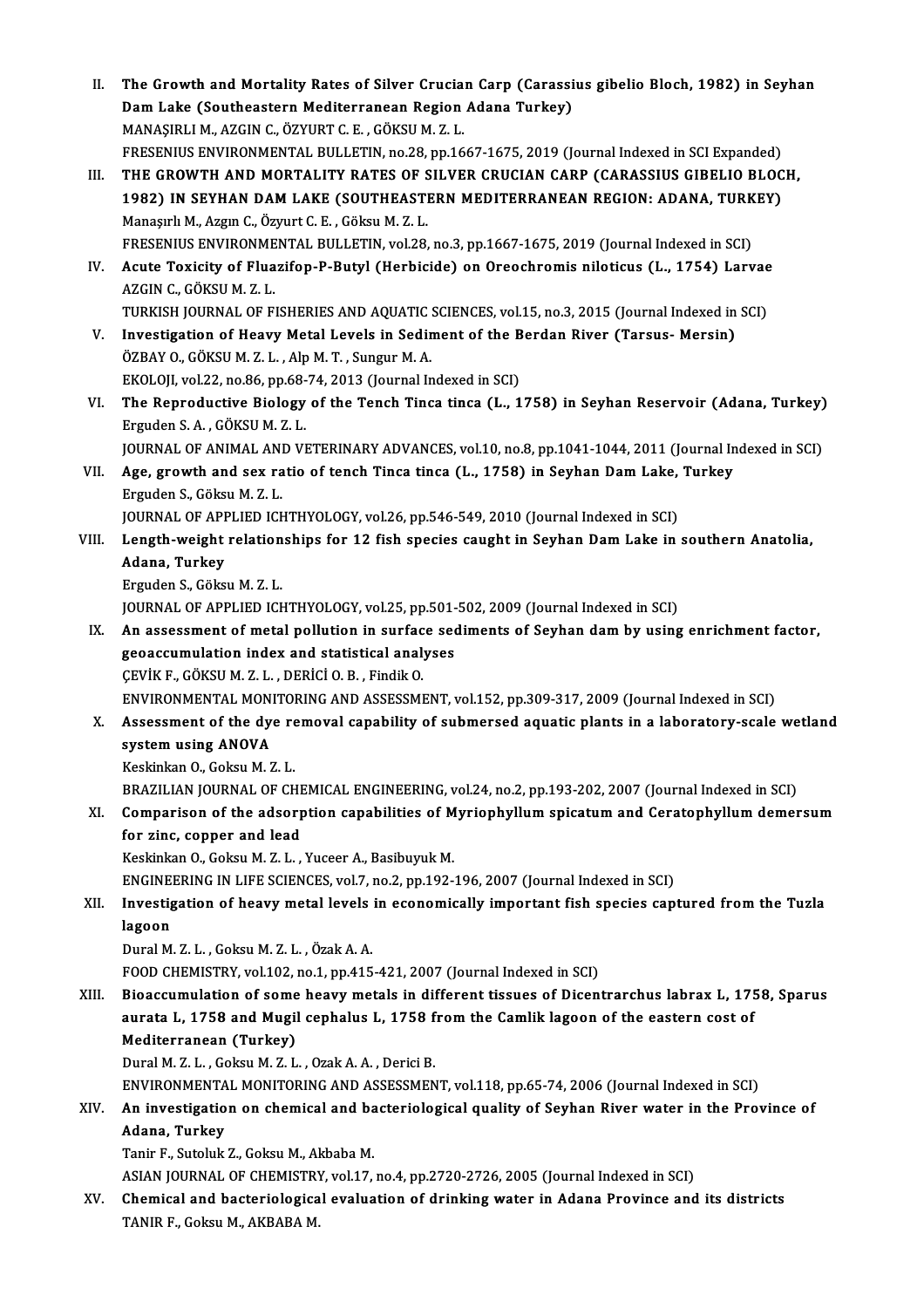ASIAN JOURNAL OF CHEMISTRY, vol.17, no.4, pp.2443-2450, 2005 (Journal Indexed in SCI)<br>Piecesumulation of some beaux motels (Cd. Eq. 7n. Cu) in two bivoluje enceies (B

- XVI. Bioaccumulation of some heavymetals (Cd, Fe, Zn, Cu) in two bivalvia species (Pinctada radiata ASIAN JOURNAL OF CHEMISTRY, vol.17, no.4, pp.2443-2450, 200<br>Bioaccumulation of some heavy metals (Cd, Fe, Zn, Cu) in<br>Leach, 1814 and Brachidontes pharaonis Fischer, 1870)<br>Colmy M.7, L., Almy M.A., Coult E. Findit O. Leach, 1814 and Brachidontes pharaonis Fischer, 1870)<br>Goksu M. Z. L., Akar M. A., Cevik F., Findik O. TURKISH JOURNAL OF VETERINARY & ANIMAL SCIENCES, vol.29, no.1, pp.89-93, 2005 (Journal Indexed in SCI) Goksu M. Z. L. , Akar M. A. , Cevik F., Findik O.<br>TURKISH JOURNAL OF VETERINARY & ANIMAL SCIENCES, vol.29, no.1, pp.89-93, 2005 (Journal Indexed in<br>XVII. Heavy metal adsorption properties of a submerged aquatic plant (Cera
- Keskinkan O., Goksu M., Basibuyuk M., Forster C.<br>BIORESOURCE TECHNOLOGY, vol.92, no.2, pp.197-200, 2004 (Journal Indexed in SCI) Heavy metal adsorption properties of a submerged aquatic plant (Ceratoph<br>Keskinkan O., Goksu M., Basibuyuk M., Forster C.<br>BIORESOURCE TECHNOLOGY, vol.92, no.2, pp.197-200, 2004 (Journal Indexed in SCI)<br>Heavy metal adsorpti Keskinkan O., Goksu M., Basibuyuk M., Forster C.<br>BIORESOURCE TECHNOLOGY, vol.92, no.2, pp.197-200, 2004 (Journal Indexed in SCI)<br>XVIII. Heavy metal adsorption characteristics of a submerged aquatic plant (Myriophyllum spic
- BIORESOURCE TECHNOLOGY, vol.92, no.2, pp.197-200, 200<br>Heavy metal adsorption characteristics of a submer<br>Keskinkan O., Goksu M., Yuceer A., Basibuyuk M., Forster C.<br>PROCESS BIOCHEMISTRY vol.39, no.3, np.179,193,2003 (I Heavy metal adsorption characteristics of a submerged aquatic plant (M<br>Keskinkan O., Goksu M., Yuceer A., Basibuyuk M., Forster C.<br>PROCESS BIOCHEMISTRY, vol.39, no.2, pp.179-183, 2003 (Journal Indexed in SCI)<br>Lethel shlori Keskinkan O., Goksu M., Yuceer A., Basibuyuk M., Forster C.<br>PROCESS BIOCHEMISTRY, vol.39, no.2, pp.179-183, 2003 (Journal Indexed in SCI)<br>XIX. Lethal chlorine concentrations for the pearl oyster Pinctada radiata (Leach, 18 PROCESS BIOCHEMISTRY, vol.39, no.2, pp.179-183, 2003 (Journal Indexed in SCI)
- TURKISH JOURNAL OF VETERINARY & ANIMAL SCIENCES, vol.26, no.1, pp.157-160, 2002 (Journal Indexed in SCI)

### Articles Published in Other Journals

- rticles Published in Other Journals<br>I. SEYHAN BARAJ GÖLÜ SU KALITE ÖLÇÜM DEĞERLERI (YAZ DÖNEMI)<br>AZGN G GÖYSUM Z L SEYHAN BARAJ GÖLÜ<br>AZGIN C., GÖKSU M. Z. L.<br>Ecologisal Life Sciences SEYHAN BARAJ GÖLÜ SU KALITE ÖLÇÜM DEĞERLERI (YAZ DÖNEMI)<br>AZGIN C., GÖKSU M. Z. L.<br>Ecological Life Sciences, vol.12, no.3, pp.45-49, 2017 (Refereed Journals of Other Institutions)<br>Agute Tovicitu of Abamestin Insecticide on AZGIN C., GÖKSU M. Z. L.<br>Ecological Life Sciences, vol.12, no.3, pp.45-49, 2017 (Refereed Journals of Other I<br>II. Acute Toxicity of Abamectin Insecticide on Daphnia magna Straus 1820<br>AZCIN C. CÖKSU M. Z. I
- Ecological Life Sciences,<br>**Acute Toxicity of Abai**<br>AZGIN C., GÖKSU M. Z. L.<br>Journal of Biological & E. Acute Toxicity of Abamectin Insecticide on Daphnia magna Straus 1820<br>AZGIN C., GÖKSU M. Z. L.<br>Journal of Biological & Environmental Sciences, vol.10, no.30, pp.125-128, 2016 (Refereed Journals of Other<br>Institutions) AZGIN C., GÖ<br>Journal of Bio<br>Institutions)<br>Acute Texis Journal of Biological & Environmental Sciences, vol.10, no.30, pp.125-128, 2016 (Refereed Journal Institutions)<br>III. Acute Toxicity of Fluazifop-P-Butyl (Herbicide) on Daphnia magna (Straus, 1820)<br>AZCIN G. GÖKSUM Z.J.
- Institutions)<br>Acute Toxicity of Flua<br>AZGIN C., GÖKSU M. Z. L.<br>Int Journal of Engineerin Acute Toxicity of Fluazifop-P-Butyl (Herbicide) on Daphnia magna (Straus, 1820)<br>AZGIN C., GÖKSU M. Z. L.<br>Int. Journal of Engineering Research and Application, vol.6, no.12, pp.16-18, 2016 (Journal Indexed in ESCI)<br>Agute To

AZGIN C., GÖKSU M. Z. L.<br>Int. Journal of Engineering Research and Application, vol.6, no.12, pp.16-18, 2016 (Journal Indexed in ESCI)<br>IV. Acute Toxicity of Lufenuron Insecticide on Oreochromis niloticus L 1754 Larvae I

Int. Journal of Engineering Research and Ap<br>Acute Toxicity of Lufenuron Insecticide<br>Engineering Research and Application<br>AZCIN G MANASIBLIM GÖVSUM Z L Acute Toxicity of Lufenuron Insecti<br>Engineering Research and Applicati<br>AZGIN C., MANAŞIRLI M., GÖKSU M. Z. L.<br>International Journal of Engineeiring Bes

AZGIN C., MANAŞIRLI M., GÖKSU M.Z.L.

International Journal of Engineeiring Research and Applications, vol.6, no.11, pp.43-45, 2016 (Refereed Journals of Other Institutions) International Journal of Engineeiring Research and Applications, vol.6, no.11, pp.43-45, 2016 (Ref<br>Other Institutions)<br>V. Acute Toxicity of Lufenuron (Insecticide) on Oreochromis niloticus (L., 1754) Larvae<br>AZCING MANASIBL

Other Institutions)<br>Acute Toxicity of Lufenuron (Insect<br>AZGIN C., MANAŞIRLI M., GÖKSU M. Z. L.<br>Int Journal of Engineering Bessarsh and Acute Toxicity of Lufenuron (Insecticide) on Oreochromis niloticus (L., 1754) Larvae<br>AZGIN C., MANAŞIRLI M., GÖKSU M. Z. L.<br>Int. Journal of Engineering Research and Application, vol.6, no.11, pp.43-45, 2016 (Journal Indexe

AZGIN C., MANAŞIRLI M., GÖKSU M. Z. L.<br>Int. Journal of Engineering Research and Application, vol.6, no.11, pp.43-45, 2016 (Journal Indexed in ESCI)<br>VI. Lambda-Cyhalothrin Ve Cypermethrin ?nsektisitleri'nin Oreochromis Int. Journal of Engineering Research and Application, vol.6, no.1<br>Lambda-Cyhalothrin Ve Cypermethrin ?nsektisitleri'nin (Üzerine Akut Toksik Etkisinin Arastırılması (Biyodeney)<br>CÖKSUM 7 L. MANASIPLIM AZCIN C VI. Lambda-Cyhalothrin Ve Cypermethrin ?nsektisitleri'nin Oreochromis niloticus (L.,1754) Yavruları<br>Üzerine Akut Toksik Etkisinin Arastırılması (Biyodeney)<br>GÖKSU M. Z. L., MANAŞIRLI M., AZGIN C. Üzerine Akut Toksik Etkisinin Arastırılması (Biyodeney)<br>GÖKSU M. Z. L. , MANAŞIRLI M., AZGIN C.<br>YUNUS ARASTİRMA BÜLTENİ, vol.15, no.1, pp.23-26, 2015 (Other Refereed National Journals)<br>Agute Tovisity of Bentegene (Herbisid

### GÖKSU M. Z. L. , MANAŞIRLI M., AZGIN C.<br>YUNUS ARASTİRMA BÜLTENİ, vol.15, no.1, pp.23-26, 2015 (Other Refereed National Journals)<br>VII. Acute Toxicity of Bentazone (Herbicide) and Chlorpyrifos (Insecticide) on Oreochromi **YUNUS ARASTİRMA BÜLTEN<br>Acute Toxicity of Bentazo<br>1754) Larvae (Bioassay)**<br>AZCIN G. GÖYSU M.Z.I Acute Toxicity of Bent<br>1754) Larvae (Bioass<br>AZGIN C., GÖKSU M. Z. L.<br>Journal of Biological & E. AZGIN C., GÖKSU M. Z. L.

1754) Larvae (Bioassay)<br>AZGIN C., GÖKSU M. Z. L.<br>Journal of Biological & Environmental Sciences, vol.8, pp.179-182, 2015 (International Refereed University<br>Journal)

VIII. Lambda Cyhalothrin Ve Cypermethrin İnsektisitleri nin Oreochromis niloticus L 1754 Yavruları Journal)<br>Lambda Cyhalothrin Ve Cypermethrin İnsektisitleri nir<br>Üzerine Akut Toksik Etkisinin Araştırılması Biyodeney<br>CÖKSUM Z.L., MANASIPLIM AZCIN C Lambda Cyhalothrin Ve Cypermethr<br>Üzerine Akut Toksik Etkisinin Araştı<br>GÖKSU M. Z. L. , MANAŞIRLI M., AZGIN C.<br>Yunus Arastuma Bültani vol 15. no.1.20. GÖKSU M. Z. L. , MANAŞIRLI M., AZGIN C.<br>Yunus Araştırma Bülteni, vol.15, no.1, 2015 (Other Refereed National Journals)

GÖKSU M. Z. L. , MANAŞIRLI M., AZGIN C.<br>15. Yunus Araştırma Bülteni, vol.15, no.1, 2015 (Other Refereed National Journals)<br>17. Lambda Cyhalothrin Ve Cypermethrin İnsektisitleri nin Oreochromis niloticus L 1754 Yavruları<br>19 Yunus Araştırma Bülteni, vol.15, no.1, 2015 (Other Refereed |<br>Lambda Cyhalothrin Ve Cypermethrin İnsektisitleri ni<br>Üzerine Akut Toksik Etkisinin Araştırılması Biyodeney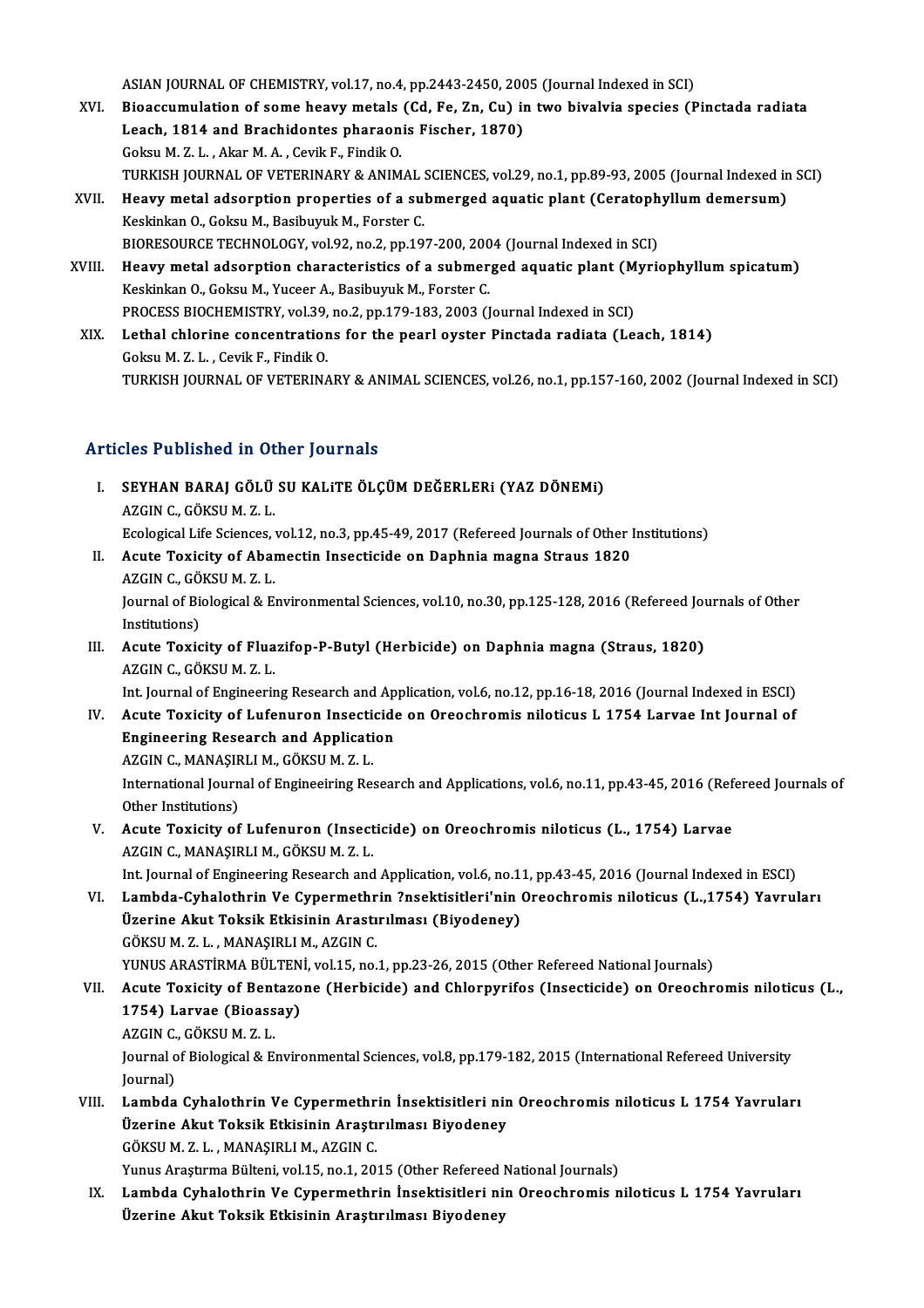GÖKSUM.Z.L. ,MANAŞIRLIM.,AZGINC. GÖKSU M. Z. L. , MANAŞIRLI M., AZGIN C.<br>YUNUS ARAŞTIRMA BÜLTENİ, vol.1, pp.23-26, 2015 (Other Refereed National Journals)<br>THE FISH FAJINA OF THE SEVHAN DAM LAKE (ADANA) X. THE FISH FAUNA OF THE SEYHAN DAM LAKE (ADANA)<br>Alagöz Ergüden S., Göksu M. Z. L. YUNUS ARAŞTIRMA BÜLTENİ, vo<br>THE FISH FAUNA OF THE SEY<br>Alagöz Ergüden S., Göksu M. Z. L.<br>Fiskonies Stianees som val 6 no 1 FisheriesSciences.com, vol.6, no.1, pp.39-52, 2012 (Refereed Journals of Other Institutions) Alagöz Ergüden S., Göksu M. Z. L.<br>FisheriesSciences.com, vol.6, no.1, pp.39-52, 2012 (Refereed Journals of Other Institutions)<br>XI. Seyhan Baraj Gölü'nde (Adana) Yaşayan Kadife Balığı (Tinca tinca L., 1758)'nın Beslenme Rej AlagözErgüdenS.,GöksuM.Z.L. Seyhan Baraj Gölü'nde (Adana) Yaşayan Kadife Balığı (Tinca tinca L., 1758)'nın Beslenme Rej<br>Alagöz Ergüden S., Göksu M. Z. L.<br>BİBAD, Biyoloji Bilimleri Araştırma Dergisi, vol.5, no.2, pp.71-76, 2012 (Other Refereed Nationa Alagöz Ergüden S., Göksu M. Z. L.<br>BİBAD, Biyoloji Bilimleri Araştırma Dergisi, vol.5, no.2, pp.71-76, 2012 (Other Refereed National Journals)<br>XII. Bir Akarsu Ortamında Berdan Çayı Tarsus Mersin En Düşük ve En Yüksek Ak BİBAD, Biyoloji Bilimleri Araştırma Dergisi, vol.5, no.2, pp.71-76, 2012 (Other Refereed National Journals)<br>Bir Akarsu Ortamında Berdan Çayı Tarsus Mersin En Düşük ve En Yüksek Akım Dönemlerinde<br>Fiziko Kimyasal Parametrele Bir Akarsu Ortamında Berdan Ç.<br>Fiziko Kimyasal Parametrelerin<br>ÖZBAY Ö., GÖKSU M. Z. L. , ALP M. T.<br>Fırst Üniv Fen Bilimleri Dergisi ne 2 FıratÜniv.FenBilimleriDergisi,no.23,pp.9,2011 (NationalNon-Refereed Journal) XIII. Spring feeding habits by escaped cage rainbow trout Oncorhyncus mykiss (Walbaum, 1792) in the Seyhan DamLake (Adana/Turkey) AlagözErgüdenS.,GöksuM.Z.L. ,ÇelikkolÇ. JOURNAL OF APPLIED BIOLOGICAL SCIENCES, vol.4, no.3, pp.7-10, 2010 (Refereed Journals of Other Institutions) Alagöz Ergüden S., Göksu M. Z. L. , Çelikkol Ç.<br>JOURNAL OF APPLIED BIOLOGICAL SCIENCES, vol.4, no.3, pp.7-10, 2010 (Refereed Journals of Other Instituti<br>XIV. Seyhan Baraj Gölü'ndeki (ADANA) Chondrostoma regium (Heckel, JOURNAL OF APPLIED BIOLOGICAL SCIENO<br>Seyhan Baraj Gölü'ndeki (ADANA) Cho<br>Alagöz Ergüden S., Göksu M. Z. L. , Avşar D.<br>Fiskonies Sciences com vol 4 no 4 nn 201-2 Alagöz Ergüden S., Göksu M. Z. L. , Avşar D.<br>FisheriesSciences.com, vol.4, no.4, pp.391-398, 2010 (Refereed Journals of Other Institutions) Alagöz Ergüden S., Göksu M. Z. L. , Avşar D.<br>FisheriesSciences.com, vol.4, no.4, pp.391-398, 2010 (Refereed Journals of Other Institutions)<br>XV. Seyhan Baraj Gölü?ndeki (Adana) Chondrostoma regium (Heckel, 1843)?un Büyüme Ö FisheriesSciences.com, vol.4, no.4, pp.391-398, 2010 (Refereed Journals of Other Institutions)<br>Seyhan Baraj Gölü?ndeki (Adana) Chondrostoma regium (Heckel, 1843)?un Büyüme Özellikleri.<br>(Growth Properties of Chondrostoma re Seyhan Baraj Gölü?ndeki (Adana) Chondro<br>(Growth Properties of Chondrostoma regi:<br>ALAGÖZ ERGÜDEN S., GÖKSU M. Z. L. , AVŞAR D.<br>e Journal of FisheriesSciences com (olektronik) (Growth Properties of Chondrostoma regium (Heckel, 1843) Living in Seyhan Dam Lake (Adana))<br>ALAGÖZ ERGÜDEN S., GÖKSU M. Z. L. , AVŞAR D.<br>e-Journal of FisheriesSciences.com (elektronik), vol.4, no.4, pp.391-399, 2010 (Other ALAGÖZ ERGÜDEN S., GÖKSU M. Z. L. , AVŞAR D.<br>e-Journal of FisheriesSciences.com (elektronik), vol.4, no.4, pp.391-399, 2010 (Other Refereed National Journ<br>XVI. Seyhan Baraj Gölü?ndeki (Adana) Chondrostoma regium (Heckel, 1 e-Journal of FisheriesSciences.com (elektronik), vol.4, no.4, pp.391-399, 2010 (Other Refereed National Journals<br>Seyhan Baraj Gölü?ndeki (Adana) Chondrostoma regium (Heckel, 1843)?un Büyüme Özellikleri.<br>(Growth Properties Seyhan Baraj Gölü?ndeki (Adana) Chondro<br>(Growth Properties of Chondrostoma regi:<br>ALAGÖZ ERGÜDEN S., GÖKSU M. Z. L. , AVŞAR D.<br>e Journal of FisheriesSciences com (olektronik) (Growth Properties of Chondrostoma regium (Heckel, 1843) Living in Seyhan Dam Lake (Adana))<br>ALAGÖZ ERGÜDEN S., GÖKSU M. Z. L. , AVŞAR D.<br>e-Journal of FisheriesSciences.com (elektronik), vol.4, no.4, pp.391-399, 2010 (Other ALAGÖZ ERGÜDEN S., GÖKSU M. Z. L. , AVŞAR D.<br>e-Journal of FisheriesSciences.com (elektronik), vol.4, no.4, pp.391-399, 2010 (Other Refereed National<br>XVII. Growth properties of Chondrostoma regium Heckel 1843 living in Seyh ALAGÖZ ERGÜDENS.,GÖKSUM.Z.L. ,AVŞARD. Growth properties of Chondrostoma regium Heckel 1843 living in Seyhan Dam Lake Ad<br>ALAGÖZ ERGÜDEN S., GÖKSU M. Z. L. , AVŞAR D.<br>Journal of FisheriesSciences.com, vol.4, no.4, pp.391-399, 2010 (Other Refereed National Journa XVIII. CLADOCERA AND COPEPODA FAUNA OF ASLANTAŞ DAM LAKE OSMANIYE TURKEY<br>BOZKURT A., GÖKSU M. Z. L. , ALTUN A. Journal of FisheriesSciences.com, vol.4, no.4, pp.391-399, 2010 (Other Refereed National Journals) Journal of FisheriesSciences.com, 2009 (Refereed Journals of Other Institutions) XIX. Seyhan Baraj Gölü ndeki (Adana) Kızılgöz Rutilus rutilus L 1758 ün Büyüme Özellikleri [Growth Journal of FisheriesSciences.com, 2009 (Refereed Journals of Other Institutions)<br>Seyhan Baraj Gölü ndeki (Adana) Kızılgöz Rutilus rutilus L 1758 ün Büyüme<br>Properties of Roach (Rutilus rutilus L., 1758) in Seyhan Dam Lake ( Seyhan Baraj Gölü ndeki (Adana) Kızılgöz Ru<br>Properties of Roach (Rutilus rutilus L., 1758)<br>ALAGÖZ ERGÜDEN S., ERGÜDEN D., GÖKSU M. Z. L.<br>Journal of EisboriesSciences com vol 2 no 1 nn 77 Properties of Roach (Rutilus rutilus L., 1758) in Seyhan Dam Lake (Adana)].<br>ALAGÖZ ERGÜDEN S., ERGÜDEN D., GÖKSU M. Z. L.<br>Journal of FisheriesSciences.com, vol.2, no.1, pp.77-87, 2008 (Other Refereed National Journals)<br>Cro ALAGÖZ ERGÜDEN S., ERGÜDEN D., GÖKSU M. Z. L.<br>Journal of Fisheries Sciences.com, vol.2, no.1, pp.77-87, 2008 (Other Refereed National Journal of Fisheries of Roach Rutilus rutilus L 1758 in Seyhan Dam Lake Adana<br>ALAGÖZ ERG Journal of FisheriesSciences.com, vol.2, no.1, pp.77<br>Growth Properties of Roach Rutilus rutilus L<br>ALAGÖZ ERGÜDEN S., ERGÜDEN D., GÖKSU M. Z. L.<br>Journal of Eisheries Sciences.com, nn 11, 2009 (Pet Growth Properties of Roach Rutilus rutilus L 1758 in Seyhan Dam Lake Adana<br>ALAGÖZ ERGÜDEN S., ERGÜDEN D., GÖKSU M. Z. L.<br>Journal of Fisheries Sciences.com, pp.11, 2008 (Refereed Journals of Other Institutions)<br>The grouth p ALAGÖZ ERGÜDEN S., ERGÜDEN D., GÖKSU M. Z. L.<br>Journal of Fisheries Sciences.com, pp.11, 2008 (Refereed Journals of Other Institutions)<br>XXI. The growth properties of Roach (Rutilus rutilus L., 1758) in the Seyhan Dam Lake ( Journal of Fisheries Sciences.com, pp.11, 2008 (Refereed Journals of Other Institutions)<br>The growth properties of Roach (Rutilus rutilus L., 1758) in the Seyhan Dam<br>Alagöz Ergüden S., Ergüden D., Göksu M. Z. L. The growth properties of Roach (Rutilus rutilus L., 1758) in the Seyhan Dam Lake (Adan<br>Alagöz Ergüden S., Ergüden D., Göksu M. Z. L.<br>Journal of FisherieSciences.com, vol.2, no.1, pp.77-87, 2008 (Refereed Journals of Other XXII. İskenderun Demir Çelik Fabrikasından Çıkan Cürufun yapısı, çözünürlüğü ve denizel ortama olası<br>etkileri Journal of FisherieSciences.com, vol.2, no.1, pp.77-87, 2008 (Refereed Journals of Other Institutions) İskenderun Demir Çelik Fabrikasından Çıkan Cürufun yapısı, çözünürlüğü ve denizel ortama olası<br>etkileri<br>SARIHAN E., AVŞAR D., GÖKSU M. Z. L. , POLAT S., ÇEVİK C., ÇEVİK F., ÖZÜTOK M., FINDIK Ö., DURAL M., PİNER M. P etkile<br>SARIH<br>, et al.<br>Ege <sup>ij,</sup> SARIHAN E., AVŞAR D., GÖKSU M. Z. L. , POLAT S., ÇEVİK C., ÇEVİK F., ÖZÜTOK M., FINDIK Ö., DURAL M., PİNER M.<br>, et al.<br>Ege Üniversitesi Su Ürünleri Dergisi, Su ürünleri Temel Bilimler/Hidrobioloji, vol.23, pp.127-134, 2006 , et al.<br>Ege Üniversitesi Su Ürünleri Dergisi, Su ürünleri Temel Bilimler/Hidrobioloji, vol.23, pp.127-134, 2006 (National<br>Refreed University Journal) Ege Üniversitesi Su Ürünleri Dergisi, Su ürünleri Temel Bilimler/Hidrobioloji, vol.23, pp.127-134, 2006 (Nati<br>Refreed University Journal)<br>XXIII. Seyhan Baraj Gölündeki (Adana) Kızılgöz (Rutilus rutilus L., 1758) Populasyon Refreed University Journal)<br>Seyhan Baraj Gölündeki (Adana) Kızılgöz (Rutilus ruti<br>Dağılımı ve Kondisyon Faktörü Üzerine Bir Ön Çalışma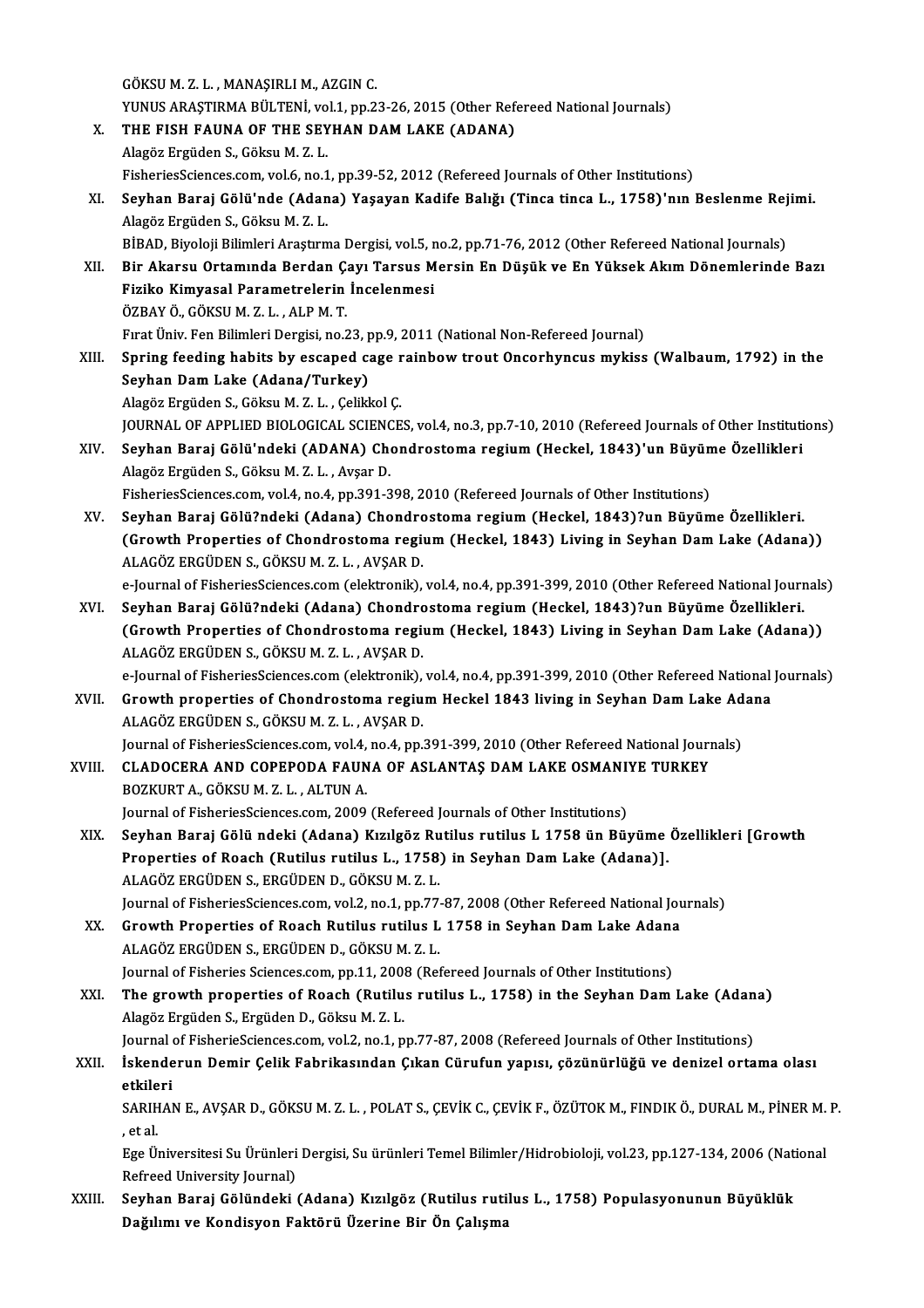AlagözErgüdenS.,GöksuM.Z.L. ,ErgüdenD.

EGE SU ÜRÜNLERİ DERGİSİ, vol.23, no.1, pp.333-335, 2006 (National Refreed University Journal)

XXIV. İskenderun Demir Çelik Fab dan Çıkan Cürufun Yapısı Çözünürlüğü Denizel Ortama Olası Etkisi EGE SU ÜRÜNLERİ DERGİSİ, vol.23, no.1, pp.333-335, 2006 (National Refreed University Journal)<br>İskenderun Demir Çelik Fab dan Çıkan Cürufun Yapısı Çözünürlüğü Denizel Ortama Olası Etkisi<br>SARIHAN E., AVŞAR D., GÖKSU M. Z. L. , et al.<br>Ege Üniversitesi Su Ürünleri Dergisi, no.23, pp.127-134, 2006 (Other Refereed National Journals) SARIHAN E., AVŞAR D., GÖKSU M. Z. L. , POLAT S., ÇEVİK C., ÇEVİK F., ÖZÜTOK M., FINDIK Ö., DURA<br>, et al.<br>Ege Üniversitesi Su Ürünleri Dergisi, no.23, pp.127-134, 2006 (Other Refereed National Journals)<br>İskandarun Damir Gal

# , et al.<br>Ege Üniversitesi Su Ürünleri Dergisi, no.23, pp.127-134, 2006 (Other Refereed National Journals)<br>XXV. İskenderun Demir Çelik Fabrikasından Çıkan Cürufun yapısı çözünürlüğü ve denizel ortama olası<br>Atkileri Ege Üniv<br>İskende<br>etkileri<br>ERCAN S İskenderun Demir Çelik Fabrikasından Çıkan Cürufun yapısı çözünürlüğü ve denizel ortama olası<br>etkileri<br>ERCAN S., AVŞAR D., GÖKSU M. Z. L. , POLAT S., ÇEVİK C., ÇEVİK F., ÖZÜTOK M., FINDIK Ö., DURAL M., MİNE PERÇİN<br>B. et al

etkileri<br>ERCAN<br>P., et al.<br>SU UPU ERCAN S., AVŞAR D., GÖKSU M. Z. L. , POLAT S., ÇEVİK C., ÇEVİK F., ÖZÜTOK M., FINDIK Ö., DURAL<br>P., et al.<br>SU URUNLERI DERGISI, vol.23, no.1, pp.127-134, 2006 (Refereed Journals of Other Institutions)<br>Cultureve Bölgesindeki

SU URUNLERI DERGISI, vol.23, no.1, pp.127-134, 2006 (Refereed Journals of Other Institutions)

- P., et al.<br>SU URUNLERI DERGISI, vol.23, no.1, pp.127-134, 2006 (Refereed Journals of Other Ir<br>XXVI. Çukurova Bölgesindeki Tuzla Lagününde(Adana/Türkiye) Ağır Metal Araş.<br>GÖKSU M. Z. L. , DURAL M. Çukurova Bölgesindeki Tuzla Lagününde(Adana/Türkiye) Ağır Metal Araş<br>GÖKSU M. Z. L. , DURAL M.<br>Türk Sucul Yaşam Der., no.4, pp.360-366, 2005 (Other Refereed National Journals)<br>Asi Nobri Crustasse Canenode Cladesere Founes: XXVI . Asi Nehri Crustacea Copepoda Cladocera Faunası Hatay Türkiye
	- Asi Nehri Crustacea Copepoda Cladocera Faunası Hatay Türkiye<br>GÖKSU M.Z.L., BOZKURT A., TAŞDEMİR M., SARIHAN E.

Ege Üniversitesi Su Ürünleri Dergisi, no.22, pp.17-19, 2005 (Refereed Journals of Other Institutions)

- GÖKSU M. Z. L. , BOZKURT A., TAŞDEMİR M., SARIHAN E.<br>Ege Üniversitesi Su Ürünleri Dergisi, no.22, pp.17-19, 2005 (Refereed Journals of Other Institutions)<br>XXVIII. Seyhan Baraj Gölündeki Aynalı Sazan Cyprinus carpio L 1758 Ege Üniversitesi Su Ürünleri Dergisi, no.22, pp.1<br>Seyhan Baraj Gölündeki Aynalı Sazan Cyp<br>1758 da Fe Zn Cd Düzeyinin Belirlenmesi<br>GÖKSUM 7 L. GEVİK E. ENDIKÖ SADHAN L Seyhan Baraj Gölündeki Aynalı Sazan Cypri<br>1758 da Fe Zn Cd Düzeyinin Belirlenmesi<br>GÖKSU M. Z. L. , ÇEVİK F., FINDIK Ö., SARIHAN E.<br>Je ef Fisheriss<sup>9, A</sup>suatis Ssianses vel 20 nn 60.7 1758 da Fe Zn Cd Düzeyinin Belirlenmesi<br>GÖKSU M. Z. L. , ÇEVİK F., FINDIK Ö., SARIHAN E.<br>Jo. of Fisheries&Aquatic Sciences, vol.20, pp.69-74, 2003 (Refereed Journals of Other Institutions)<br>Asi Nobri Botifor Faunası Hatay GÖKSU M. Z. L. , ÇEVİK F., FINDIK Ö., SARIHAN E.<br>Jo. of Fisheries&Aquatic Sciences, vol.20, pp.69-74, 200<br>XXIX. Asi Nehri Rotifer Faunası Hatay<br>BOZKURT A., GÖKSU M. Z. L. , SARIHAN E., MELTEM T.
	- Jo. of Fisheries&Aquatic Sciences, vol.20, pp.69-74, 20<br>Asi Nehri Rotifer Faunası Hatay<br>BOZKURT A., GÖKSU M. Z. L. , SARIHAN E., MELTEM T.<br>E Ü. S.: Ürünleri Fakültesi S.: Ürünleri Dergisi vol.19

Asi Nehri Rotifer Faunası Hatay<br>BOZKURT A., GÖKSU M. Z. L. , SARIHAN E., MELTEM T.<br>E.Ü. Su Ürünleri Fakültesi, Su Ürünleri Dergisi, vol.19, 2002 (Refereed Journals of Other Institutions)<br>Akansu Kirliliği ve Primer Üretisil

### XXX. Akarsu Kirliliği ve Primer Üreticiler

E.Ü. Su Ürünleri Fakültes<br>**Akarsu Kirliliği ve Pri**<br>ÇEVİK F., GÖKSU M. Z. L.<br>T.C. Torun ve Kövisleri B T.C. Tarım ve Köyişleri Bakanlığı, Koruma ve Kontrol Genel Müdürlüğü Yayınları, no.1, pp.1-12, 2001 (National CEVIK F., GÖKSU M. Z. L. Non-Refereed Journal)

# XXXI. İçsu Toksik Algleri

İçsu Toksik Algleri<br>ÇEVİK F., GÖKSU M. Z. L.<br>Tarımsal Çevre ve Su Kirliliği. T.C. Tarım ve Köyişleri Bakanlığı, Koruma ve Kontrol Genel Müdürlüğü Yayınları,<br>P.Q.1, P.75, 85, 2001 (National Non Boforeed Jayınal) ÇEVİK F., GÖKSU M. Z. L.<br>Tarımsal Çevre ve Su Kirliliği. T.C. Tarım ve Köyişleri Ba<br>no.1, pp.75-85, 2001 (National Non-Refereed Journal)<br>Sugul Bösekler no.1, pp.75-85, 2001 (National Non-Refereed Journal)

### XXXII. Sucul Böcekler<br>FINDIK Ö., GÖKSU M. Z. L.

Sucul Böcekler<br>FINDIK Ö., GÖKSU M. Z. L.<br>Tarımsal Çevre ve Su Kirliliği, pp.61-74, 2001 (National Non-Refereed Journal)<br>Asi Nobrinin Hatay Türkiye Barı Su Kalite Özellikleri

# FINDIK Ö., GÖKSU M. Z. L.<br>Tarımsal Çevre ve Su Kirliliği, pp.61-74, 2001 (National Non<br>XXXIII. Asi Nehrinin Hatay Türkiye Bazı Su Kalite Özellikleri<br>MELTEM T. GÖKSU M. Z. J Tarımsal Çevre ve Su Kirlili<br>Asi Nehrinin Hatay Türk<br>MELTEM T., GÖKSU M. Z. L.<br>Ege Üniversitesi Su Ürünler Asi Nehrinin Hatay Türkiye Bazı Su Kalite Özellikleri<br>MELTEM T., GÖKSU M. Z. L.<br>Ege Üniversitesi Su Ürünleri Dergisi, no.18, pp.10, 2001 (Other Refereed National Journals)<br>Sanavi Tesislarindan Kaunaklanan Kirliliğin Su Ürü

# MELTEM T., GÖKSU M. Z. L.<br>Ege Üniversitesi Su Ürünleri Dergisi, no.18, pp.10, 2001 (Other Refereed<br>XXXIV. Sanayi Tesislerinden Kaynaklanan Kirliliğin Su Ürünlerine Etkisi<br>CÖKSU M Z L. CEVİK E Ege Üniversitesi Su Ürünl<br><mark>Sanayi Tesislerinden k</mark><br>GÖKSU M. Z. L. , ÇEVİK F.<br>Tarımsal Ceyre ve Su Kirl

Sanayi Tesislerinden Kaynaklanan Kirliliğin Su Ürünlerine Etkisi<br>GÖKSU M. Z. L. , ÇEVİK F.<br>Tarımsal Çevre ve Su Kirliliği. T.C. Tarım ve Köyişleri Bakanlığı, Koruma ve Kontrol Genel Müdürlüğü Yayınları,<br>ne 1 nn 41 59 2001 GÖKSU M. Z. L. , ÇEVİK F.<br>Tarımsal Çevre ve Su Kirliliği. T.C. Tarım ve Köyişleri Ba<br>no.1, pp.41-59, 2001 (National Non-Refereed Journal)<br>Seyhan Barai Gölü, Adana Batifara Faunası no.1, pp.41-59, 2001 (National Non-Refereed Journal)

# XXXV. Seyhan Baraj Gölü Adana Rotifera Faunası

E.Ü. Su Ürünleri Fakültesi, Su Ürünleri Dergisi, vol.17, 2000 (Refereed Journals of Other Institutions)

# BOZKURT A., GÖKSU M. Z. L.<br>E.Ü. Su Ürünleri Fakültesi, Su Ürünleri Dergisi, vol.17, 2000 (Refereed Journals of Other Institutions)<br>XXXVI. Seyhan Nehrinin Adana İl Merkezi Sınırları İçindeki Bölümünde Rotifera ve Cladocera E.Ü. Su Ürünleri Fakültesi, Su Ürünleri Dergisi, vol.1<br>Se**yhan Nehrinin Adana İl Merkezi Sınırları İç**<br>GÖKSU M. Z. L. , ÇEVİK F., BOZKURT A., SARIHAN E.<br>Turkish Journal Of Zeologu, no 21, np 429,442, 199 Seyhan Nehrinin Adana İl Merkezi Sınırları İçindeki Bölümünde Rotifera ve Cladoce<br>GÖKSU M. Z. L. , ÇEVİK F., BOZKURT A., SARIHAN E.<br>Turkish Journal Of Zoology, no.21, pp.439-443, 1997 (Refereed Journals of Other Institutio

### GÖKSU M. Z. L. , ÇEVİK F., BOZKURT A., SARIHAN E.<br>Turkish Journal Of Zoology, no.21, pp.439-443, 1997 (Refereed Journals of Other Institutions)<br>XXXVII. Rotifer and Cladocera Fauna of Seyhan River (the Part Within Borders o Turkish Journal Of Zoology, no.21, pp.439-443,<br>Rotifer and Cladocera Fauna of Seyhan Ri<br>ÇEVİK F., Sarıhan E., GÖKSU M.Z.L. , Bozkurt A. Rotifer and Cladocera Fauna of Seyhan River (the Part Within Borders of Adana City)<br>CEVİK F., Sarıhan E., GÖKSU M. Z. L., Bozkurt A.<br>Tr.J.of Zoology, vol.21, pp.439-443, 1997 (Refereed Journals of Other Institutions)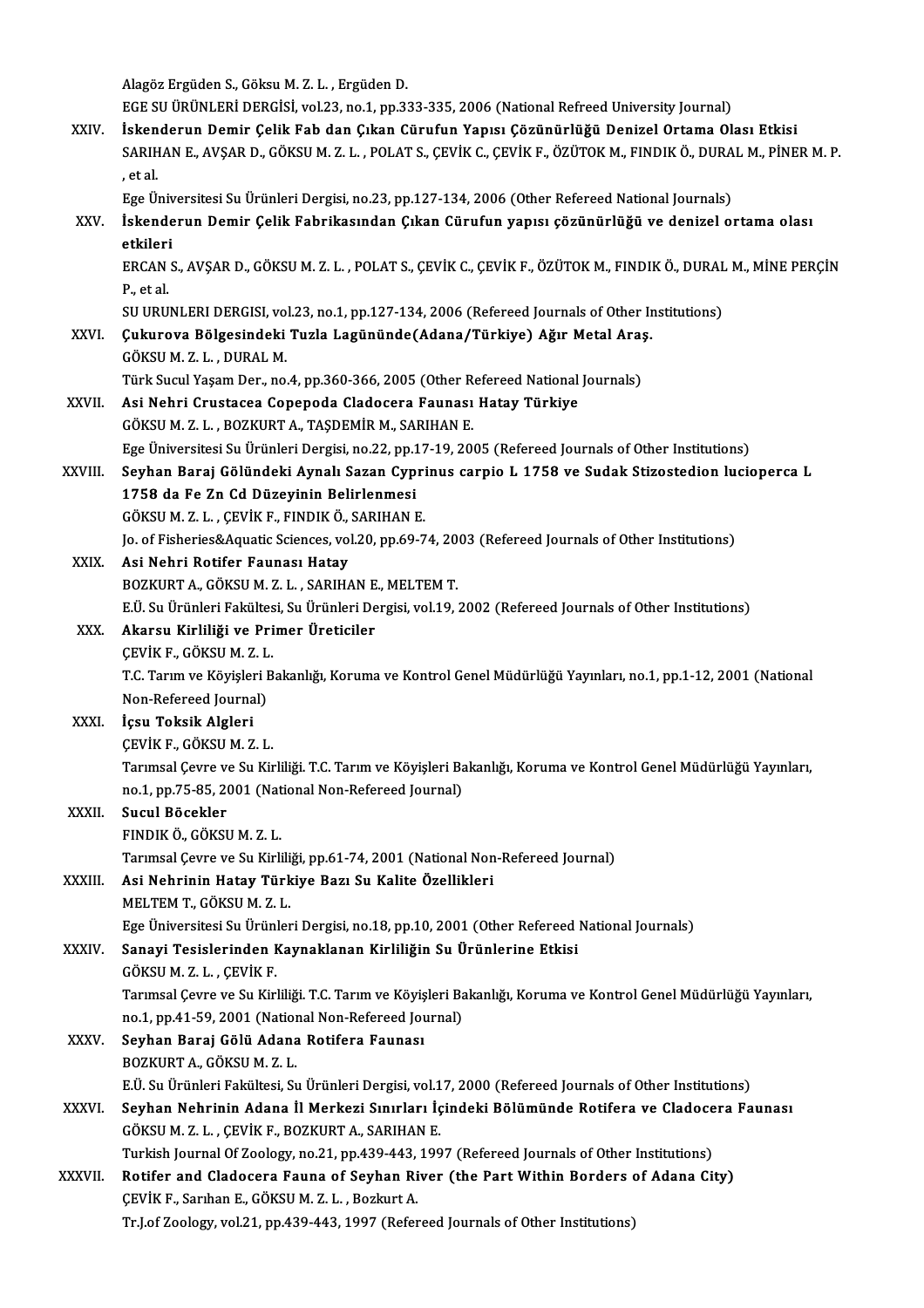XXXVIII. Deniz Kaplumbağaları Galiba Kiralık Ev Arıyor<br>GÖYSUM Z L Deniz Kaplun<br>GÖKSU M. Z. L.<br>Kelamaktan H GÖKSU M. Z. L.<br>Kelaynaktan Haberler-Doğal Hayatı Koruma Der. Der., no.54, pp.1, 1994 (Other Refereed National Journals) GÖKSU M. Z. L.<br>Kelaynaktan Haberler-Doğal Haya<br>XXXIX. Karadenizin planktonik yapısı<br>GÖYSU M. Z. L Kelaynaktan H.<br><mark>Karadenizin <sub>I</sub><br>GÖKSU M. Z. L.</mark><br>Su ürünleri del

GÖKSU M. Z. L.<br>Su ürünleri dergisi, no.5, pp.64-71, 1978 (Other Refereed National Journals)

### Books&Book Chapters

I. Su Kirliliğinde Biyodeneyler (Balık Biyodeneyleri) su a Book<br>Su Kirliliğind<br>GÖKSU M. Z. L.<br>Akademiayan Su Kirliliğinde Biyodeneyl<br>GÖKSU M. Z. L.<br>Akademisyen Yayınevi, 2018<br>TEMEL SU KALİTE BARAM GÖKSU M. Z. L.<br>Akademisyen Yayınevi, 2018<br>II. TEMEL SU KALİTE PARAMETRELERİ VE BİR UYGULAMA<br>AZCIN G. GÖYSU M. Z. L Akademisyen Yayınevi, 2<br>TEMEL SU KALİTE PAI<br>AZGIN C., GÖKSU M. Z. L.<br>in: ZIRAAT OPMAN VE S AZGIN C., GÖKSU M. Z. L.<br>in: ZİRAAT, ORMAN VE SU ÜRÜNLERİNDE AKADEMİK ARAŞTIRMALAR, ÖZKAN K., BABACAN H.,SOLDATOVI? AZGIN C., GÖKSU M. Z. L.<br>in: ZİRAAT, ORMAN VE SU ÜRÜNLERİNDE AKADEMİK ARAŞTIRMALAR, ÖZKA<br>T.,DELOBEGOVI? DZANI? N., Editor, Gece Kitaplığı, Ankara, pp.103-109, 2018<br>SU KİRLİL İĞİNDE SANAYLATIKLARININ POLÜ in: ZİRAAT, ORMAN VE SU ÜRÜNLERİNDE AKADEMİ<br>T.,DELOBEGOVI? DZANI? N., Editor, Gece Kitaplığı, An<br>III. SU KİRLİLİĞİNDE SANAYİ ATIKLARININ ROLÜ<br>AZCIN G. GÖKELM Z.L

T.,DELOBEGOVI? DZANI?<br>S<mark>U KİRLİLİĞİNDE SAN</mark><br>AZGIN C., GÖKSU M. Z. L.<br>in: <sup>ZIRAAT</sup> OPMAN VE S III. SU KİRLİLİĞİNDE SANAYİ ATIKLARININ ROLÜ<br>AZGIN C., GÖKSU M. Z. L.<br>in: ZİRAAT, ORMAN VE SU ÜRÜNLERİNDE AKADEMİK ARAŞTIRMALAR, ÖZKAN K., BABACAN H.,SOLDATOVI? AZGIN C., GÖKSU M. Z. L.<br>in: ZİRAAT, ORMAN VE SU ÜRÜNLERİNDE AKADEMİK ARAŞTIRMALAR, ÖZK<br>T.,DELOBEGOVI? DZANI? N., Editor, Gece Kitaplığı, Ankara, pp.89-102, 2018<br>LİMNOLOJİ

## IV. LİMNOLOJİ

T.,DELOBEGOV<br>LIMNOLOJI<br>GÖKSU M. Z. L.<br>AKADEMİSVEN LİMNOLOJİ<br>GÖKSU M. Z. L.<br>AKADEMİSYEN KİTABEVİ, Ankara, 2014<br>SU KİPLİLİĞİ

V. SU KİRLİLİĞİ AKADEMISYEN<br>S<mark>U KİRLİLİĞİ</mark><br>GÖKSU M. Z. L.<br>AKADEMISYEN SU KİRLİLİĞİ<br>GÖKSU M. Z. L.<br>AKADEMİSYEN KİTABEVİ, Ankara, 2014<br>İsev Teksik Alsleri AKADEMİSYEN KİTABE<mark>)</mark><br>İçsu Toksik Algleri<br>ÇEVİK F., GÖKSU M. Z. L.<br>in: Tarımçal Carro ve Su

# VI. İçsu Toksik Algleri

İçsu Toksik Algleri<br>ÇEVİK F., GÖKSU M. Z. L.<br>in: Tarımsal Çevre ve Su Kirliliği, , Editor, T.C. Tarım ve Köyişleri Bakanlığı, Koruma ve Kontrol Genel Müdürlüğü<br>Yayınları, Ankara, pp.75,85, 2001 ÇEVİK F., GÖKSU M. Z. L.<br>in: Tarımsal Çevre ve Su Kirliliği, , l<br>Yayınları, Ankara, pp.75-85, 2001<br>Ötnefilmeyen Yayınları, Ankara, pp.75-85, 2001

## VII. Ötrofikasyon<br>CEVİK F., GÖKSU M. Z. L.

Ötrofikasyon<br>ÇEVİK F., GÖKSU M. Z. L.<br>in: Tarımsal Çevre ve Su Kirliliği, , Editor, T.C. Tarım ve Köyişleri Bakanlığı, Koruma ve Kontrol Genel Müdürlüğü<br>Yayınlan, Ankara, np 39,40, 3001 ÇEVİK F., GÖKSU M. Z. L.<br>in: Tarımsal Çevre ve Su Kirliliği, , l<br>Yayınları, Ankara, pp.29-40, 2001<br>Akaray, Kirliliği ve Primar Ürat in: Tarımsal Çevre ve Su Kirliliği, , Editor,<br>Yayınları, Ankara, pp.29-40, 2001<br>VIII. Akarsu Kirliliği ve Primer Üreticiler<br>CEVİK E. CÖKSILM 7 I Yayınları, Ankara, pp.29-<br><mark>Akarsu Kirliliği ve Pri</mark><br>ÇEVİK F., GÖKSU M. Z. L.<br>in: Tarımçal Coure ve Su

ÇEVİK F., GÖKSU M. Z. L.<br>in: Tarımsal Çevre ve Su Kirliliği, , Editor, T.C. Tarım ve Köyişleri Bakanlığı, Koruma ve Kontrol Genel Müdürlüğü Yayınları, Ankara, pp.1-12, 2001 in: Tarımsal Çevre ve Su Kirliliği, , Editor, T.C. Tarım ve Köyişleri Bakanlığı<br>Yayınları, Ankara, pp.1-12, 2001<br>IX. Sanayi Tesislerinden Kaynaklanan Kirliliğin Su Ürünlerine Etkisi<br>GÖKSUM Z L. CEVİK E

Yayınları, Ankara, pp.1-1<mark>.</mark><br>Sanayi Tesislerinden k<br>GÖKSU M. Z. L. , ÇEVİK F.<br>in: Tarımçal Cayra ve Su Sanayi Tesislerinden Kaynaklanan Kirliliğin Su Ürünlerine Etkisi<br>GÖKSU M. Z. L. , ÇEVİK F.<br>in: Tarımsal Çevre ve Su Kirliliği, , Editor, T.C. Tarım ve Köyişleri Bakanlığı, Koruma ve Kontrol Genel Müdürlüğü<br>Yayınları, Ankar GÖKSU M. Z. L. , ÇEVİK F.<br>in: Tarımsal Çevre ve Su Kirliliği, , l<br>Yayınları, Ankara, pp.41-60, 2001

# raymarı, Ankara, pp.41-60, 2001<br>Refereed Congress / Symposium Publications in Proceedings

efereed Congress / Symposium Publications in Pro<br>I. Physical and Other Control Methods for Aquatic Plants<br>AZCIN G GÖVSUM Z J I. Physical and Other Control Methods for Aquatic Plants<br>AZGIN C., GÖKSU M. Z. L.

II. International Fisheries Symposium in Cyprus, Girne, Cyprus (Kktc), 4 - 08 November 2018, pp.1

II. Seyhan Nehri Su Kalite Ölçüm Degerleri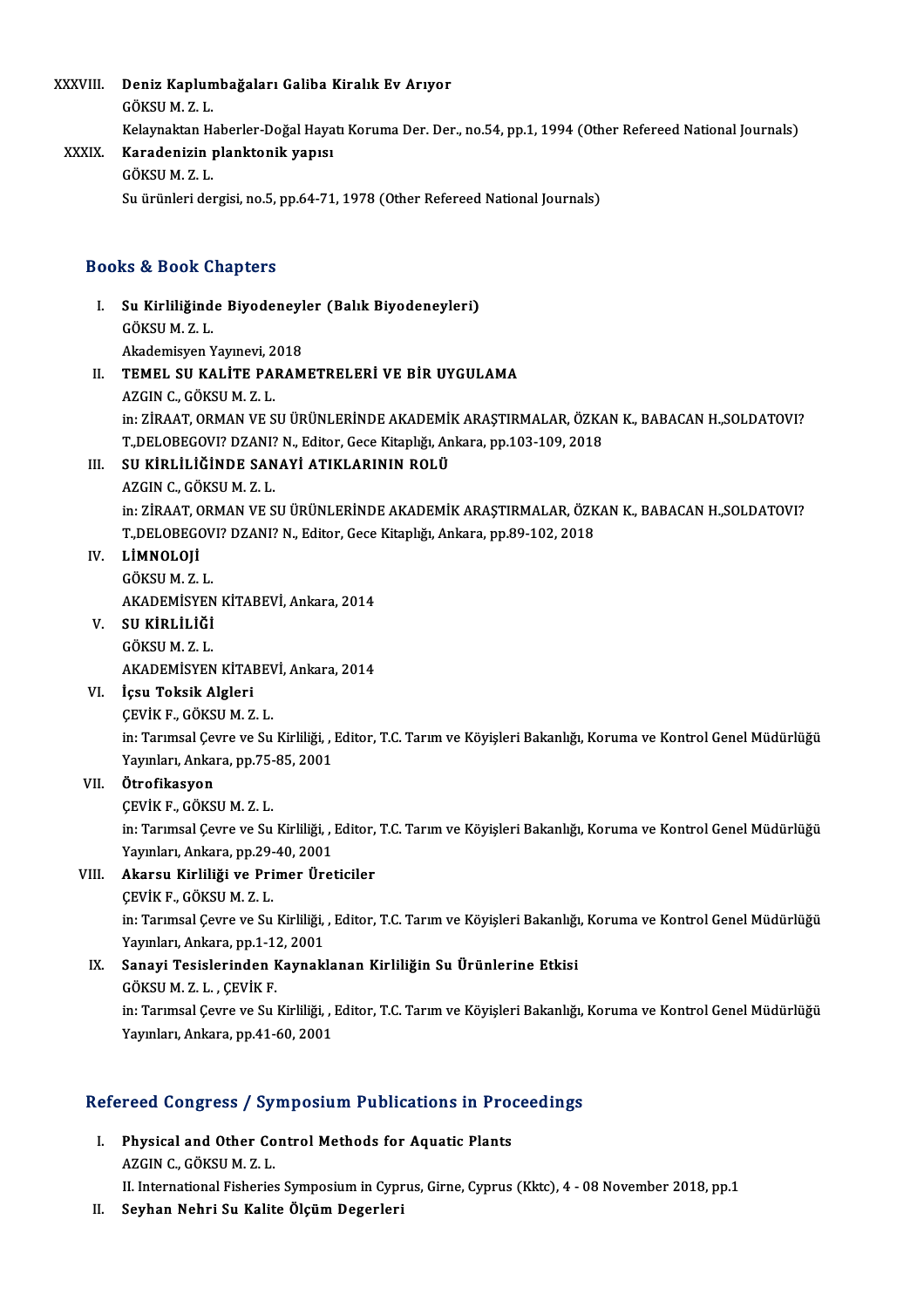AZGIN C., GÖKSU M. Z. L.<br>2rd International Medite

3rd International Mediterranean Science and Engineering Congress (IMSEC 2018), Adana, Turkey, 24 - 26 October<br>2018 AZGIN<br>3rd In<br>2018<br>Sexha 3rd International Mediterranean Science and Engineer<br>2018<br>III. Seyhan Baraj Gölü (Adana) Su Kalite Özellikleri<br>27CN G GÖKSU M 7 L

2018<br><mark>Seyhan Baraj Gölü (A</mark>)<br>AZGIN C., GÖKSU M. Z. L.<br>VIII. III IISAL LİMNOLOU. AZGIN C., GÖKSU M. Z. L.<br>VIII. ULUSAL LİMNOLOJİ SEMPOZYUMU, Sakarya, Turkey, 27 - 29 August 2018 AZGIN C., GÖKSU M. Z. L.<br>VIII. ULUSAL LİMNOLOJİ SEMPOZYUMU, Sakarya, Turkey, 27 -<br>IV. Seyhan Nehri Su Kalite Ölçüm Değerleri (Yaz Dönemi)<br>AZCIN G. GÖKSU M. Z. I VIII. ULUSAL LİMNOLOJİ<br>Seyhan Nehri Su Kalit<br>AZGIN C., GÖKSU M. Z. L.<br>nd International Mediter Seyhan Nehri Su Kalite Ölçüm Değerleri (Yaz Dönemi)<br>AZGIN C., GÖKSU M. Z. L.<br>nd International Mediterranean Science and Engineering Congress (IMSEC 2017), Adana, Turkey, 25 - 27 October<br>2017 AZGIN<br>nd Int<br>2017<br>ACUT nd International Mediterranean Science and Engineering Congress (IMSEC 2017), Adana, Turkey, 25 - 27 October 2017<br>V. ACUTE TOXICITY OF INSECTICIDES ON AQUATIC ORGANISMS (BIOASSAY TESTS ON C.U. FISHERIES<br>FACULTY) 2017<br>ACUTE TO)<br>FACULTY)<br>AZCIN C. CÉ <mark>ACUTE TOXICITY OF II</mark><br>FACULTY)<br>AZGIN C., GÖKSU M. Z. L.<br>Uluslararası Sağlık*ya Ca*l FACULTY)<br>AZGIN C., GÖKSU M. Z. L.<br>Uluslararası Sağlık ve Çevre Kongresi (USCEK-2017), Adana, Turkey, 23 - 25 October 2017<br>Herbisitlerin Su Ürünlerine Alut Teksik Etkisi (C.Ü. Su Ürünleri Fekültesinde Ver AZGIN C., GÖKSU M. Z. L.<br>Uluslararası Sağlık ve Çevre Kongresi (USCEK-2017), Adana, Turkey, 23 - 25 October 2017<br>VI. Herbisitlerin Su Ürünlerine Akut Toksik Etkisi (Ç.Ü. Su Ürünleri Fakültesinde Yapılan Biyodeney<br>Calısm Uluslararası S.<br>Herbisitlerin<br>Çalışmaları)<br>AZCIN G. GÖY Herbisitlerin Su Ürünl<br>Çalışmaları)<br>AZGIN C., GÖKSU M. Z. L.<br>YIII Uluelararası Katılıml Çalışmaları)<br>AZGIN C., GÖKSU M. Z. L.<br>XIII. Uluslararası Katılımlı Ekoloji ve Çevre Kongresi, UKECEK 2017, Edirne, Turkey, 12 - 15 September 2017<br>WATER QUALITY MEASUREMENTS (SUMMER RERIOD) OF SEVHAN DAM LA*VE* AZGIN C., GÖKSU M. Z. L.<br>XIII. Uluslararası Katılımlı Ekoloji ve Çevre Kongresi, UKECEK 2017, Edirne, Turkey, 12 - 1<br>VII. WATER QUALITY MEASUREMENTS (SUMMER PERIOD) OF SEYHAN DAM LAKE XIII. Uluslararası Katılıml<br>WATER QUALITY MEA<br>AZGIN C., GÖKSU M. Z. L.<br>ISS2017 2nd Internation WATER QUALITY MEASUREMENTS (SUMMER PERIOD) OF SEYHAN DAM LAK<br>AZGIN C., GÖKSU M. Z. L.<br>ISS2017 2nd International Science Symposium, Tiflis, Georgia, 5 - 08 September 2017<br>Investigation of Seesonal Changes on Eish Foune in t AZGIN C., GÖKSU M. Z. L.<br>ISS2017 2nd International Science Symposium, Tiflis, Georgia, 5 - 08 September 2017<br>VIII. Investigation of Seasonal Changes on Fish Fauna in the Yumurtalik Lagoons<br>Algou K. Göksu M. Z. J. Manasulu ISS2017 2nd International Science Symposium, Tiflis, Georgia, 5 - 08 September 2017<br>Investigation of Seasonal Changes on Fish Fauna in the Yumurtalik Lagoon:<br>Aksoy K., Göksu M. Z. L. , Manaşırlı M. Investigation of Seasonal Changes on Fish Faun<br>Aksoy K., Göksu M. Z. L. , Manaşırlı M.<br>Ekoloji 2017, Kayseri, Turkey, 11 - 13 May 2017, pp.1<br>Bentarana (Harbisit) 3un Danhnia magna (Strau Aksoy K., Göksu M. Z. L. , Manaşırlı M.<br>Ekoloji 2017, Kayseri, Turkey, 11 - 13 May 2017, pp.1<br>IX. Bentazone (Herbisit)?un Daphnia magna (Straus, 1820) Üzerine Akut Toksik Etkisi Ekoloji 2017, Kayseri, Turkey, 11 - 13 May 2017, pp.1<br>Bentazone (Herbisit)?un Daphnia magna (Straus, 1820) Üzerine Akı<br>AZGIN C., GÖKSU M. Z. L.<br>2. Uluslararası Su ve Sağlık Kongresi, Antalya, Turkey, 13 - 17 February 2017 Bentazone (Herbisit)?un Daphnia magna (Straus, 1820) Üzerine Aku<br>AZGIN C., GÖKSU M. Z. L.<br>2. Uluslararası Su ve Sağlık Kongresi, Antalya, Turkey, 13 - 17 February 2017<br>The Bolo of Water Level Elustuations on Bonthis Foune X. The Role ofWater Level Fluctuations on Benthic Fauna in the Seyhan DamLake Adana AZGINC.,FINDIKÖ.,GÖKSUM.Z.L. The Role of Water Level Fluctuations on Benthic Fauna in the Seyhan Dam Lake Adana<br>AZGIN C., FINDIK Ö., GÖKSU M. Z. L.<br>International Symposium on Fisheries and Aquatic Sciences (FABA 2016), Antalya, Turkey, 3 - 05 November XI. Water Quality Measurements of Seyhan Dam Lake Spring Period AZGIN C., GÖKSU M. Z. L. International Symposium<br>Water Quality Measur<br>AZGIN C., GÖKSU M. Z. L.<br>1st International Mediter Water Quality Measurements of Seyhan Dam Lake Spring Period<br>AZGIN C., GÖKSU M. Z. L.<br>1st International Mediterranean Science and Engineering Congress (IMSEC 2016), 26 - 28 October 2016<br>Seyhan Barai Gölü Su Kalita Ölgüm Değ XII. Seyhan Baraj Gölü Su Kalite Ölçüm Değerleri (Kış Dönemi)<br>AZGIN C., GÖKSU M. Z. L. 1st International Mediter<br>Seyhan Baraj Gölü Su<br>AZGIN C., GÖKSU M. Z. L.<br>VII Hlusal Limnalaji Sam VII. Ulusal Limnoloji Sempozyumu, Mersin, Turkey, 31 August - 02 September 2016, pp.47 AZGIN C., GÖKSU M. Z. L.<br>VII. Ulusal Limnoloji Sempozyumu, Mersin, Turkey, 31 August - 02 September 2016, pp<br>XIII. Acute Toxicity of Abamectin (Insecticide) on Daphnia magna (Straus, 1820)<br>AZCIN G. GÖKSU M. Z. I VII. Ulusal Limnoloji Sem<br>Acute Toxicity of Abaı<br>AZGIN C., GÖKSU M. Z. L.<br>1st International Congre Acute Toxicity of Abamectin (Insecticide) on Daphnia magna (Straus, 1820)<br>AZGIN C., GÖKSU M. Z. L.<br>1st International Congress on Advances in Veterinary Sciences & Technics (ICAVST), Sarajevo, Bosnia And<br>Herregovina, 25 – 2 AZGIN C., GÖKSU M. Z. L.<br>1st International Congress on Advances in<br>Herzegovina, 25 - 29 August 2016, pp.147<br>Diflubengunen<sup>2</sup>un Eiteplankton Ve Ze 1st International Congress on Advances in Veterinary Sciences & Technics (ICAVST), Saraje<br>Herzegovina, 25 - 29 August 2016, pp.147<br>XIV. Diflubenzuron?un Fitoplankton Ve Zooplankton?da Birikimi Ve Büyümeye Etkisi<br>ISIV.O. AV Herzegovina, 25 - 29 August 2016, pp.147<br><mark>Diflubenzuron?un Fitoplankton Ve Zoop</mark><br>IŞIK O., AK B., USLU L., Uslu M., GÖKSU M. Z. L.<br>Uluslarares: Katılıml: 2. Ulusal Biyosidal Kongr Diflubenzuron?un Fitoplankton Ve Zooplankton?da Birikimi Ve Büyümeye Etkisi<br>IŞIK O., AK B., USLU L., Uslu M., GÖKSU M. Z. L.<br>Uluslararası Katılımlı 2. Ulusal Biyosidal Kongresi, İzmir, Turkey, 9 - 13 November 2015, pp.187<br> IŞIK O., AK B., USLU L., Uslu M., GÖKSU M. Z. L.<br>Uluslararası Katılımlı 2. Ulusal Biyosidal Kongresi, İzmir, Turkey, 9 - 13 November 2015, pp.187<br>XV. FLUAZIFOP P BUTYL İN DAPHNİA MAGNA STRAUS 1820 ÜZERİNE AKUT TOKSİK E Uluslararası Katılımlı 2. Ulusal Biyosidal Kongresi, İzmir, Turkey, 9 - 13 November 2015, pp.187<br>FLUAZIFOP P BUTYL İN DAPHNİA MAGNA STRAUS 1820 ÜZERİNE AKUT TOKSİK ETK<br>ARAŞTIRILMASI<br>AZGIN C., GÖKSU M. Z. L. FLUAZIFOP P BUTYL İ<br>ARAŞTIRILMASI<br>AZGIN C., GÖKSU M. Z. L.<br>ULUSAL SU VE SAĞLIY V ARAŞTIRILMASI<br>AZGIN C., GÖKSU M. Z. L.<br>ULUSAL SU VE SAĞLIK KONGRESİ, Antalya, Turkey, 26 - 30 October 2015<br>ELUAZIEOR B BUTYL2İN DARHNİA MACNA (STRAUS, 1930), ÜZER AZGIN C., GÖKSU M. Z. L.<br>ULUSAL SU VE SAĞLIK KONGRESİ, Antalya, Turkey, 26 - 30 October 2015<br>XVI. FLUAZIFOP-P-BUTYL?İN DAPHNİA MAGNA (STRAUS, 1820) ÜZERİNE AKUT TOKSİK ETKİSİNİN<br>ARASTIRLI MAS ULUSAL SU VE SA<br>FLUAZIFOP-P-B<br>ARAŞTIRILMAS<br>AZCIN G-GÖYSU FLUAZIFOP-P-BUTYL?<br>ARAŞTIRILMAS<br>AZGIN C., GÖKSU M. Z. L.<br>ULUSAL SU VE SAĞLIK K ARAŞTIRILMAS<br>AZGIN C., GÖKSU M. Z. L.<br>ULUSAL SU VE SAĞLIK KONGRESİ, Antalya, Turkey, 26 - 30 October 2015, pp.455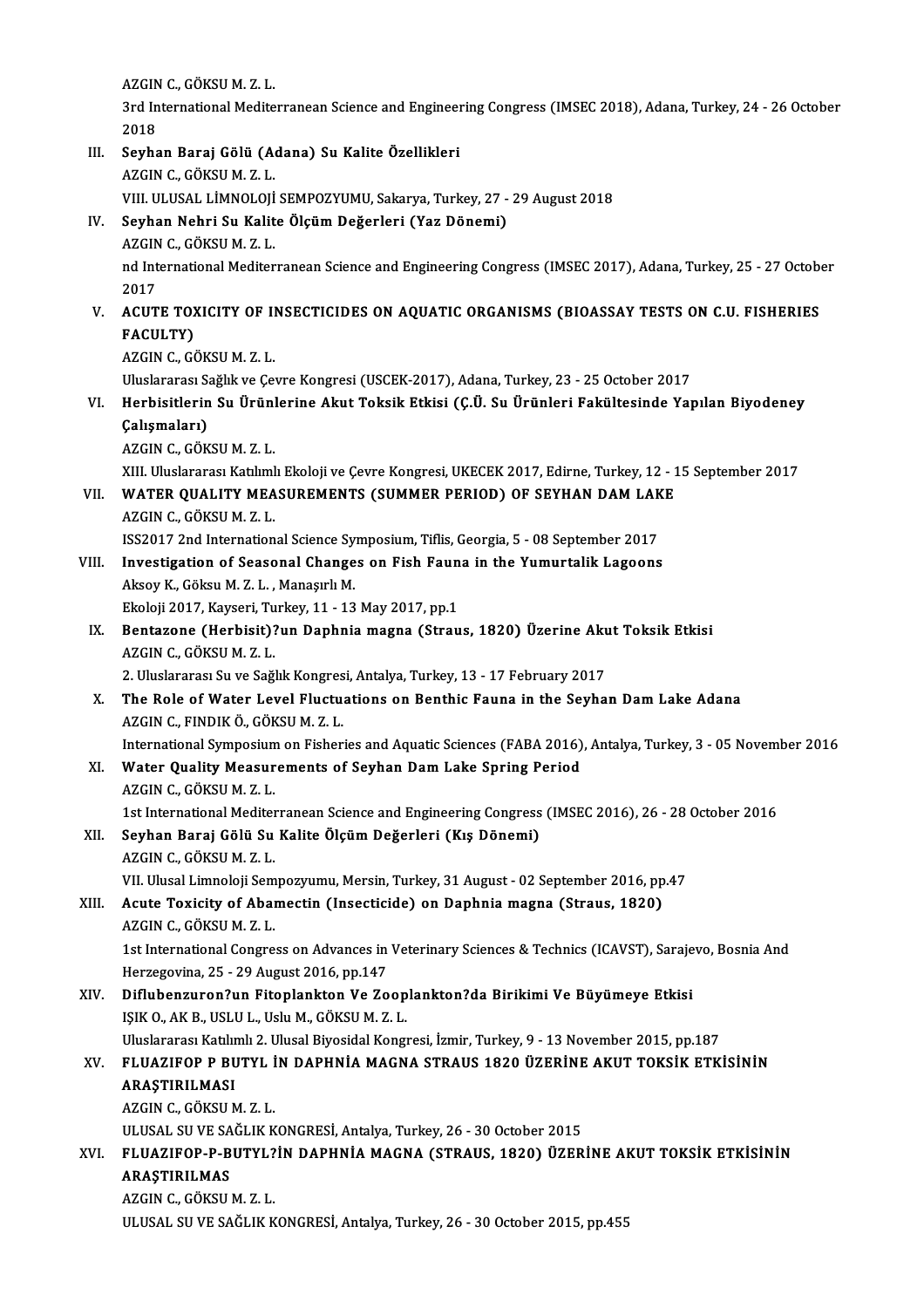| XVII.   | Lufenuron (insektisit)?un Oreochromis niloticus (L.,1754) yavruları üzerine akut toksik etkisinin<br>araştırılması |
|---------|--------------------------------------------------------------------------------------------------------------------|
|         | AZGIN C., GÖKSU M. Z. L., MANAŞIRLI M.                                                                             |
|         | 18. Ulusal Su Ürünleri Sempozyumu, İzmir, Turkey, 1 - 04 September 2015, pp.350                                    |
| XVIII.  | Seyhan Baraj Gölünde Gümüş Havuz Balığı (Carassius Gibelio (Bloch, 1782)) In Bazı Populasyon                       |
|         | Parametreleri                                                                                                      |
|         | GÖKSU M. Z. L., MANAŞIRLI M., AZGIN C., ÖZYURT C. E.                                                               |
|         | II. Balıklandırma ve Rezervuar Yönetimi Sempozyumu, Isparta, Turkey, 20 - 22 May 2015, pp.185-186                  |
| XIX.    | Sex Rate And Reproductive Seasons Of The Silver Crucian Carp, Carassius Gibelio (Bloch 1782) In                    |
|         | Seyhan Dam Lake, Turkey                                                                                            |
|         | MANAŞIRLI M., GÖKSU M. Z. L., AZGIN C., ÖZYURT C. E., PERKER M.                                                    |
|         | FABA 2014: International Symposium on Fisheries and Aquatic Sciences, Trabzon, Turkey, 25 - 27 September           |
|         | 2014, pp 231                                                                                                       |
| XX.     | SEX RATE AND REPRODUCTIVE SEASONS OF THE SILVER CRUCIAN CARP, Carassius gibelio (Bloch                             |
|         | 1782) IN SEYHAN DAM LAKE, TURKEY                                                                                   |
|         | MANAŞIRLI M., GÖKSU M. Z. L., AZGIN C., ÖZYURT C. E., PERKER M.                                                    |
|         | FABA 2014: International Symposium on Fisheries and Aquatic Sciences, Trabzon, Turkey, 25 - 27 September           |
|         | 2014, pp 231<br>ACUTE TOXICITY OF FLUAZIFOP-P-BUTYL (HERBICIDE) ON Oreochromis niloticus (L., 1754) LARVAE         |
| XXI.    | (BIOASSAY)                                                                                                         |
|         | AZGIN C., GÖKSU M. Z. L.                                                                                           |
|         | FABA 2014: International Symposium on Fisheries and Aquatic Sciences, Trabzon, Turkey, 25 - 27 September           |
|         | 2014, pp 405                                                                                                       |
| XXII.   | Bentazone (Herbisit) ve Chlorpyrifos (İnsektisit)?un Oreochromis niloticus (L.,1754) Yavruları                     |
|         | Üzerine Akut Toksik Etkisinin Araştırılması (Biyodeney)                                                            |
|         | AZGIN C., GÖKSU M. Z. L.                                                                                           |
|         | VI. Ulusal Limnoloji Sempozyumu, Bursa, Turkey, 25 - 28 August 2014, pp 57                                         |
| XXIII.  | Lambda-Cyhalothrin (İnsektisit) Ve Cypermethrin (İnsektisit)?In Oreochromis Niloticus (L.,1754)                    |
|         | Yavrulari Üzerine Akut Toksik Etkisinin Araştirilmasi                                                              |
|         | GÖKSU M. Z. L., MANAŞIRLI M., AZGIN C.                                                                             |
|         | V. Doğu Anadolu Bölgesi Su Ürünleri Sempozyumu, Elazığ, Turkey, 31 May 2014 - 02 January 2015, pp.280-283          |
| XXIV.   | LAMBDA-CYHALOTHRIN (İNSEKTISIT) VE CYPERMETHRIN (İNSEKTISIT)?IN Oreochromis niloticus                              |
|         | (L.,1754) YAVRULARI ÜZERINE AKUT TOKSIK ETKISININ ARAŞTIRILMASI                                                    |
|         | GÖKSU M. Z. L., MANAŞIRLI M., AZGIN C.                                                                             |
|         | V. Doğu Anadolu Bölgesi Su Ürünleri Sempozyumu, Elazığ, Turkey, 31 May - 02 June 2014, pp.280-283                  |
| XXV.    | Seyhan Baraj Gölü nde (Adana) Yaşayan Kadife Balığı Tinca tinca L 1758 nın Et Veriminin<br>İncelenmesi             |
|         | ALAGÖZ ERGÜDEN S., GÖKSU M. Z. L.                                                                                  |
|         | Fisheries and Aquatic Sciences, FABA 2012 Sempozyumu, Turkey, 21 - 24 November 2012, pp.17                         |
| XXVI.   | Seyhan Baraj Gölü nde ( Adana) Yaşayan Kadife Balığı Tinca tinca L 1758 nın Beslenme Rejimi                        |
|         | ALAGÖZ ERGÜDEN S., GÖKSU M. Z. L., ÇOĞUN H. Y., FİRİDİN G.                                                         |
|         | Ekoloji 2012 Sempozyumu, Turkey, 3 - 05 May 2012, pp 264                                                           |
| XXVII.  | The content of digestive dystem of Chondrostoma regium Heckel 1843 in habiting in Seyhan Dam                       |
|         | Lake Adana Turkey                                                                                                  |
|         | ALAGÖZ ERGÜDEN S., GÖKSU M. Z. L., ÇELİKKOL Ç.                                                                     |
|         | Proceedings of the International Conference on "Biodiversity of the Aquatic Environment: towards a diverse and     |
|         | suistanable World", 13 - 15 December 2010, pp 365-368                                                              |
| XXVIII. | A Preliminary research on breeding properties of Tinca tinca L 1758 the determined in Seyhan Dam                   |
|         | Lake Adana Turkey                                                                                                  |
|         | ALAGÖZ ERGÜDEN S., GÖKSU M. Z. L.                                                                                  |
|         | New approaches for assessing the impacts of non-native freshwater fishes in the Mediterranean region., 26 - 29     |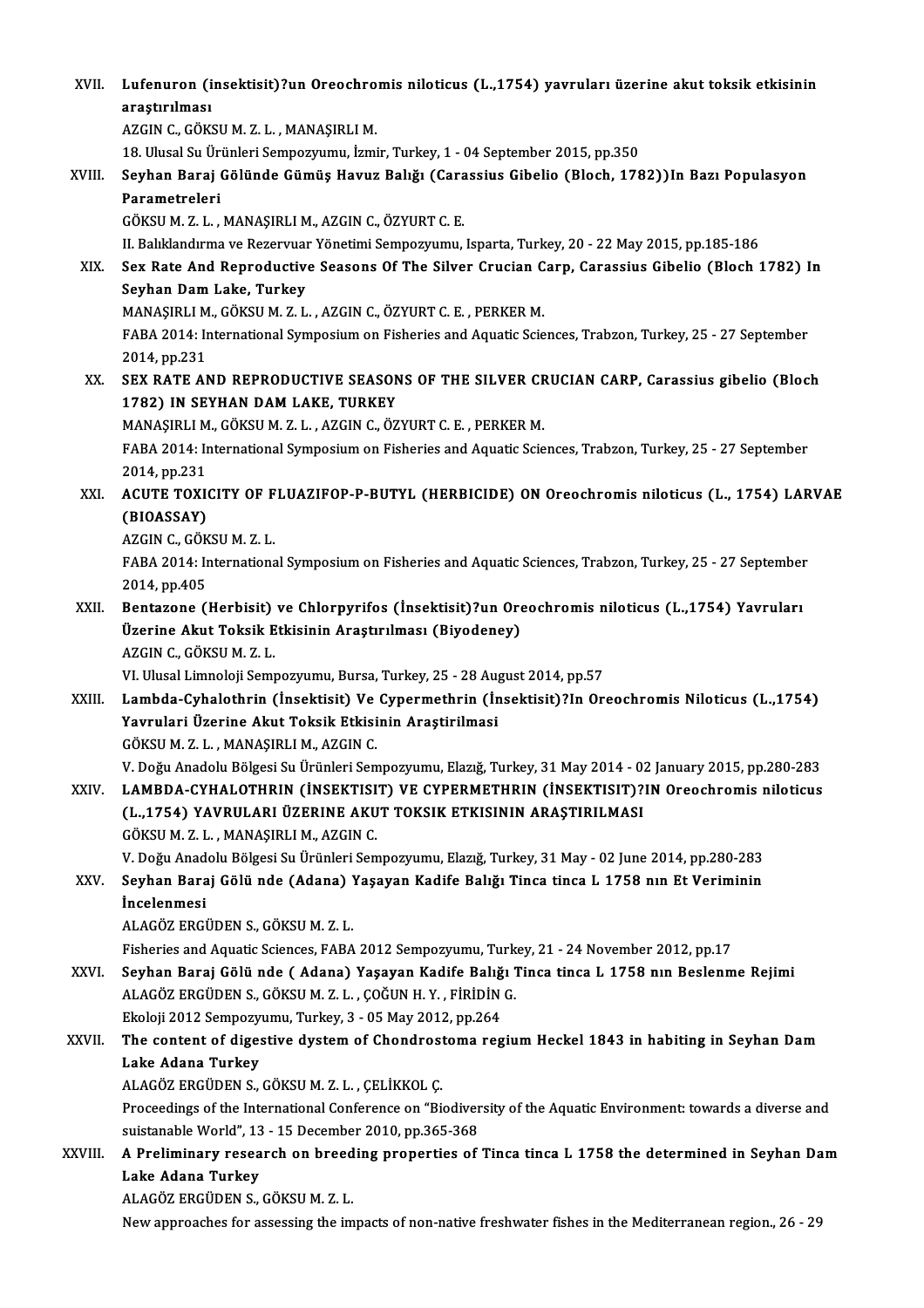|               | October 2010, pp.39                                                                                                                                         |
|---------------|-------------------------------------------------------------------------------------------------------------------------------------------------------------|
| XXIX.         | Seyhan Baraj Gölündeki Adana Türkiye Gökkuşağı Alabalığı Onchorhynhcus mykiss Walbaum 1792                                                                  |
|               | nın Mide İçeriği                                                                                                                                            |
|               | ALAGÖZ ERGÜDEN S., GÖKSU M. Z. L., ÇELİKKOL Ç.                                                                                                              |
|               | 2. Ulusal Alabalık Sempozyumu, Turkey, 6 - 08 July 2010                                                                                                     |
| XXX.          | Seyhan Baraj Gölü (Adana-Türkiye) Fitoplanktonu ve Fizikokimyasal Özelliklerinin Mevsimsel                                                                  |
|               | Değişimi                                                                                                                                                    |
|               | ÇEVİK F., GÖKSU M.Z.L., AKAR M.                                                                                                                             |
|               | International Symposium of Fisheries and Zoology, 23 - 26 October 2003, pp 51                                                                               |
| XXXI.         | Seyhan Baraj Gölü Adana İlk Kez Tespit Edilen Balık Türleri                                                                                                 |
|               | ALAGÖZ ERGÜDEN S., ERGÜDEN D., GÖKSU M. Z. L., GÖKÇE G.                                                                                                     |
|               | I.Balıklandırma ve Rezervuar Yönetimi Sempozyumu, Turkey, 7 - 09 February 2006                                                                              |
| <b>XXXII</b>  | Seyhan Baraj Gölünde Adana İlk Kez Tespit Edilen Balık Türleri                                                                                              |
|               | ALAGÖZ ERGÜDEN S., ERGÜDEN D., GÖKSU M. Z. L.                                                                                                               |
|               | Tarım ve Köyişleri Bakanlığı Akdeniz Su Ürünleri Araştırma Üretim ve Eğitim Enstitüsü I. Balıklandırma ve                                                   |
|               | Rezervuar Yönetimi Sempozyumu, Turkey, 7 - 09 February 2006                                                                                                 |
| <b>XXXIII</b> | Çukurova Bölgesindeki Tuzla Lagününde Adana Türkiye Ağır Metal Araştırması                                                                                  |
|               | DURAL M., GÖKSU M. Z. L.                                                                                                                                    |
|               | Ulusal Su Günleri, Turkey, 1 - 03 October 2005                                                                                                              |
| XXXIV.        | Ulusal Su Günleri                                                                                                                                           |
|               | ERCAN S., AVŞAR D., GÖKSU M. Z. L., POLAT S., ÇEVİK C., ÇEVİK F., KESKİNKAN O., FINDIK Ö., DURAL M., PİNER M.                                               |
|               | P., et al.                                                                                                                                                  |
| XXXV.         | XIII. Ulusal Su Ür. Semp., Turkey, 1 - 03 September 2005<br>Seyhan Baraj Gölü Adana Kızılgöz Rutilus rutilus L 1758 Populasyonu Büyüklük Dağılımı Kondüsyon |
|               | Fak                                                                                                                                                         |
|               | ALAGÖZ ERGÜDEN S., GÖKSU M. Z. L.                                                                                                                           |
|               | XIII Ul Su Ür Sem, Turkey, 1 - 03 September 2005                                                                                                            |
| <b>XXXVI</b>  | Çamlık Lagünü Karataş Adana Seston Bentoz Sedimentde Mevsimsel Ağır Metal Değişimi                                                                          |
|               | DURAL M., GÖKSU M. Z. L.                                                                                                                                    |
|               | . XIII.Ulusal Su Ür. Semp, Turkey, 1 - 03 September 2005                                                                                                    |
| XXXVII.       | Seyhan Baraj Gölün deki (Adana) Kızılgöz Rutilus rutilus L 1758 Populasyonunun Büyüklük Dağılımı                                                            |
|               | ve Kondüsyon Faktörü                                                                                                                                        |
|               | ALAGÖZ ERGÜDEN S., GÖKSU M. Z. L., ERGÜDEN D.                                                                                                               |
|               | XIII. Su Ürünleri Sempozyumu, Turkey, 1 May - 04 September 2005, pp.47                                                                                      |
| XXXVIII.      | Seyhan Baraj Gölü Adana Türkiye Fitoplanktonu                                                                                                               |
|               | ÇEVİK F., GÖKSU M.Z.L.                                                                                                                                      |
|               | 1. Ulusal Limnoloji Çalıştayı, Turkey, 22 - 25 June 2004                                                                                                    |
| XXXIX.        | Berdan Baraj Gölü Bentik Faunası Oligochaeta Chironomidae                                                                                                   |
|               | FINDIK Ö., GÖKSU M. Z. L.                                                                                                                                   |
|               | XVII Ul Biy Kon, Bil, Turkey, 21 - 24 June 2004                                                                                                             |
| XL.           | 2-4-D (Herbisit) `nin Göl Ortamına Etkisinin Laboratuvar Koşullarında İncelenmesi.                                                                          |
|               | ÇEVİK F., KAYAALP G., GÖKSU M.Z.L.                                                                                                                          |
|               | XVII. Ulusal Biyoloji Kongresi Adana- Türkiye., Adana, Turkey, 21 - 24 June 2004, pp.15                                                                     |
| XLI.          | Seyhan Baraj Gölü Bentik Algleri ve Mevsimsel Değişimi<br>$c$ ruiv r $c$ övcu m $z$ i                                                                       |

Seyhan Baraj Gölü Bentik Algleri ve Mevsimse<br>ÇEVİK F., GÖKSU M. Z. L.<br>XII. Ul. Su Ür. Semp., Turkey, 2 - 05 September 2003<br>Aslantas Baraj Gölü Kladesere ve Kanenada E XLII. Aslantaş Baraj Gölü Kladosera ve Kopepoda Faunası<br>BOZKURT A., GÖKSU M. Z. L. XII. Ul. Su Ür. Semp., Turkey,<br><mark>Aslantaş Baraj Gölü Klad</mark><br>BOZKURT A., GÖKSU M. Z. L.<br>III. Su Ür. Semp. Turkey E., ( Ul.SuÜr.Semp,Turkey,5 -09 September 2003 BOZKURT A., GÖKSU M. Z. L.<br>Ul. Su Ür. Semp, Turkey, 5 - 09 September 2003<br>XLIII. Toprak ve Beton Havuzlardaki Su KalitesiBelirlenmesi

ÇEVİKF.,GÖKSUM.Z.L.

Ul. Su Ür. Semp, Turkey, 5 - 09 September 2003<br><mark>Toprak ve Beton Havuzlardaki Su KalitesiBelirlenm</mark><br>ALAGÖZ ERGÜDEN S., FINDIK Ö., GÖKSU M. Z. L. , ÇEVİK F.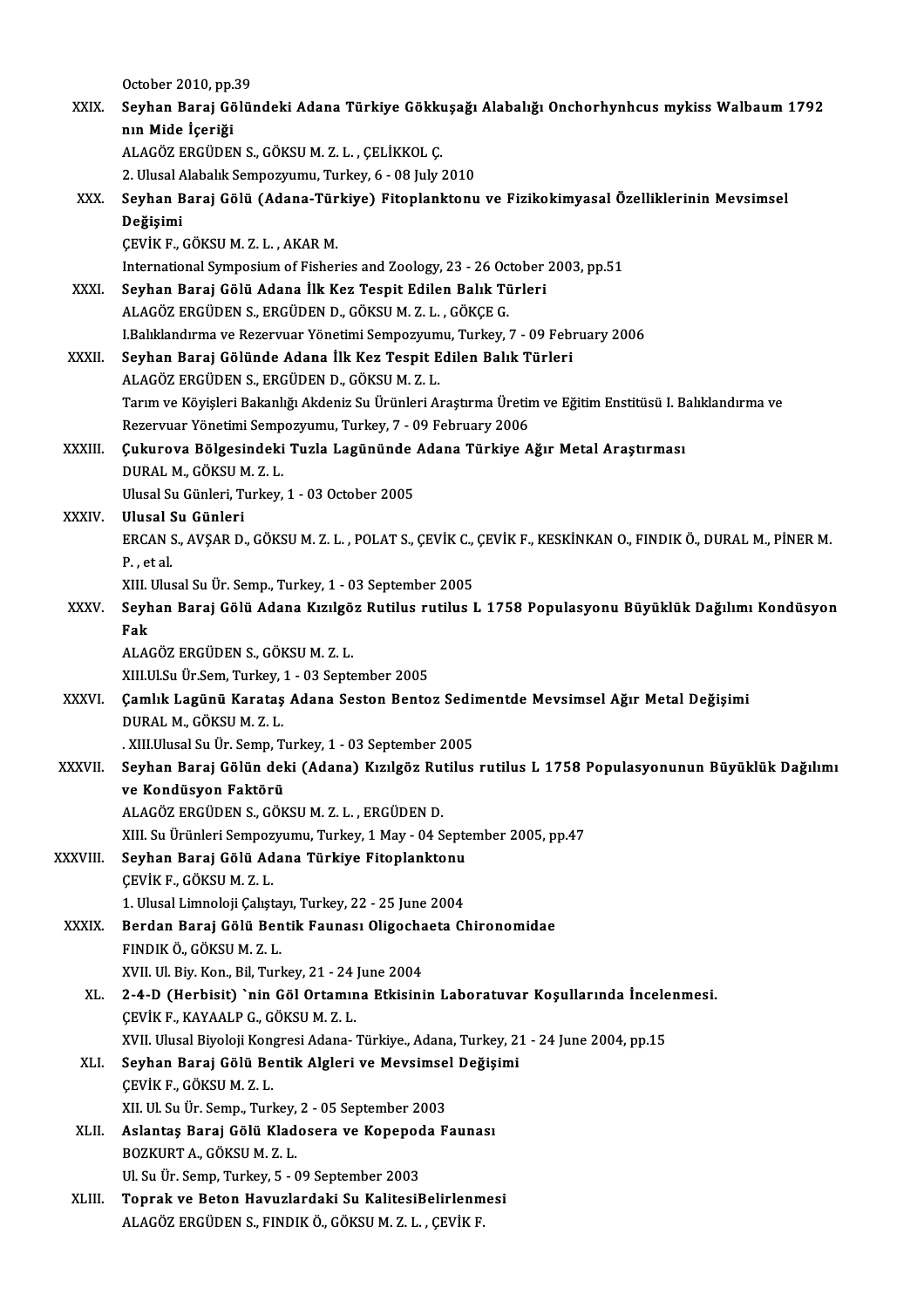XII. Ul. Su Ür. Sem, Turkey, 2 - 05 September 2003<br>Tennak ve Beten Hawyslandeki Su Kalitesinin

|              | XII. Ul. Su Ür. Sem, Turkey, 2 - 05 September 2003                                                                                                   |
|--------------|------------------------------------------------------------------------------------------------------------------------------------------------------|
| XLIV.        | Toprak ve Beton Havuzlardaki Su Kalitesinin İncelenmesi                                                                                              |
|              | ALAGÖZ ERGÜDEN S., FINDIK Ö., GÖKSU M. Z. L., ÇEVİK F.                                                                                               |
|              | XII. Su Ürünleri Sempozyumu, Turkey, 2 - 05 September 2003, pp.227-231                                                                               |
| XLV.         | Seyhan Baraj Gölü (Adana) Bentik Algleri ve Mevsimsel Değişimi                                                                                       |
|              | ÇEVİK F., GÖKSU M.Z.L.                                                                                                                               |
|              | XII. Ulusal Su Ürünleri Sempozyumu, Elazığ, Turkey, 1 - 05 September 2003, pp.189-195                                                                |
| XLVI.        | Toprak ve Beton Havuzlarda Bazı Su Kalite Kriterlerinin Belirlenmesi                                                                                 |
|              | ÇEVİK F., GÖKSU M.Z.L., Findik O., Alagöz Ergüden S.                                                                                                 |
|              | XII. Ulusal Su Ürünleri Sempozyumu, Elazığ, Turkey, 1 - 06 September 2003, pp.227-231                                                                |
| <b>XLVII</b> | Littoral Benthic Fauna of Berdan Dam Lake İçel Turkey<br>FINDIK Ö., GÖKSU M. Z. L.                                                                   |
|              | Fisheries, Aquaculture and Environment Regional workshop, 29 April - 30 May 2003                                                                     |
| XLVIII.      | Bioaccumulation of Some Heavy Metals Fe Zn Cd Cu In Different Tissues of The Dicentrarchus labrax                                                    |
|              | L 1758 Sparus aurata L 1758 Mugil cephalus L 1758 Captured From The Çamlık Lagoon Turkey                                                             |
|              | <b>Fisheries</b>                                                                                                                                     |
|              | DURAL M., GÖKSU M. Z. L.                                                                                                                             |
|              | Aquaculture and Environment Regional workshop, 29 - 30 April 2003                                                                                    |
| XLIX.        | Rotifera Fauna of Aslantaş Dam Lake Osmaniye                                                                                                         |
|              | BOZKURT A., GÖKSU M. Z. L., ALTUN A.                                                                                                                 |
|              | Fisheries, Aquaculture and Environment Regional workshop, 29 - 30 April 2003                                                                         |
| L.           | Bioaccumulation of Some Heavy Metals Fe Zn Cd Cu In Different Tissues of The Dicentrarchus labrax                                                    |
|              | L 1758 Sparus aurata L 1758 and Mugil cephalus L 1758 Captured From The Tuzla Lagoon Turkey                                                          |
|              | DURAL M., GÖKSU M. Z. L.                                                                                                                             |
|              | Int. Sym. of Fish., Zoology, (In memory of Ord Prof.Dr. Curt KOSSWIG in his 100th Birth Anniversary, 18 - 20 March                                   |
|              | 2003                                                                                                                                                 |
| LI.          | The Seasonal Fluctations of Phytoplankton and Physico Chemical Features in Seyhan Dam Adana                                                          |
|              | Turkey International Symposium of Fisheries and Zoology                                                                                              |
|              | ÇEVİK F., GÖKSU M.Z.L., AKAR M.                                                                                                                      |
|              | (In memory of Ord. Prof. Dr. Curt KOSSWIG in his 100th Birth Anniversary, İstanbul Üniversitesi, Hamburg                                             |
|              | Üniversitesi, 18 - 20 March 2003                                                                                                                     |
| LII.         | 2-4 D?nin Cyprinus carpio (L., 1754) ve Oreochromis niloticus (L., 1754) Yavruları Üzerine Akut                                                      |
|              | Toksik Etkisinin Araştırılması                                                                                                                       |
|              | ÇEVİK F., GÖKSU M. Z. L., Findik O., Taşdemir M.                                                                                                     |
|              | XI. Ulusal Su Ürünleri Sempozyumu, Antalya, Turkey, 2 March - 31 January 2001, vol.1, pp.492-497                                                     |
| LIII.        | Yedigöze (ALADAĞ-ADANA) Kaynak Suyu'nun Epilitik Algleri                                                                                             |
|              | ÇEVİK F., GÖKSU M. Z. L., BOZKURT A.                                                                                                                 |
|              | X. Ulusal Su Ürünleri Sempozyumu, ADANA, Turkey, 22 - 24 September 1999, vol.2, pp.652-663                                                           |
| LIV.         | Seyhan Nehri Adana Merkez İlçe Sınırları İçinde Kalan Bölgesinde nin Bentik Algleri                                                                  |
|              | ÇEVİK F, GÖKSU M.Z.L., SARIHAN E.                                                                                                                    |
|              | X.Ul. Su Ür. Sem, Turkey, 22 - 24 September 1999<br>Karides Trol Ağının Penaeus semisulcatus De Haan 1844 Üzerinde Seçicilik Deneyleri Av Miktarı ve |
| LV.          | Kompozisyonunun Algarna İle Karşılaştırılması                                                                                                        |
|              | BAYHAN Y K , GÖKSU M Z L                                                                                                                             |
|              | X. Ulus Su Ür. Semp., Turkey, 22 - 24 September 1999                                                                                                 |
| LVI.         | Yumurtalık Koyu nda Karides Trolü ve Algarna İle Avlanan Kemikli Balıkların Türlerine Göre Boy                                                       |
|              | Dağılımlarının Karşılaştırılması                                                                                                                     |
|              | BAYHAN Y.K., GÖKSUM.Z.L.                                                                                                                             |
|              | XI.Ul.Su Ür.Sem. Bil. Kit, Turkey, 04 September 2001 - 09 September 1999                                                                             |
| LVII.        | Seyhan Nehri (Adana Merkez İlçe Sınırları İçinde Kalan Bölgesindeki)?nin Bentik Algleri                                                              |
|              | ÇEVİK F., Sarıhan E., GÖKSU M.Z.L.                                                                                                                   |